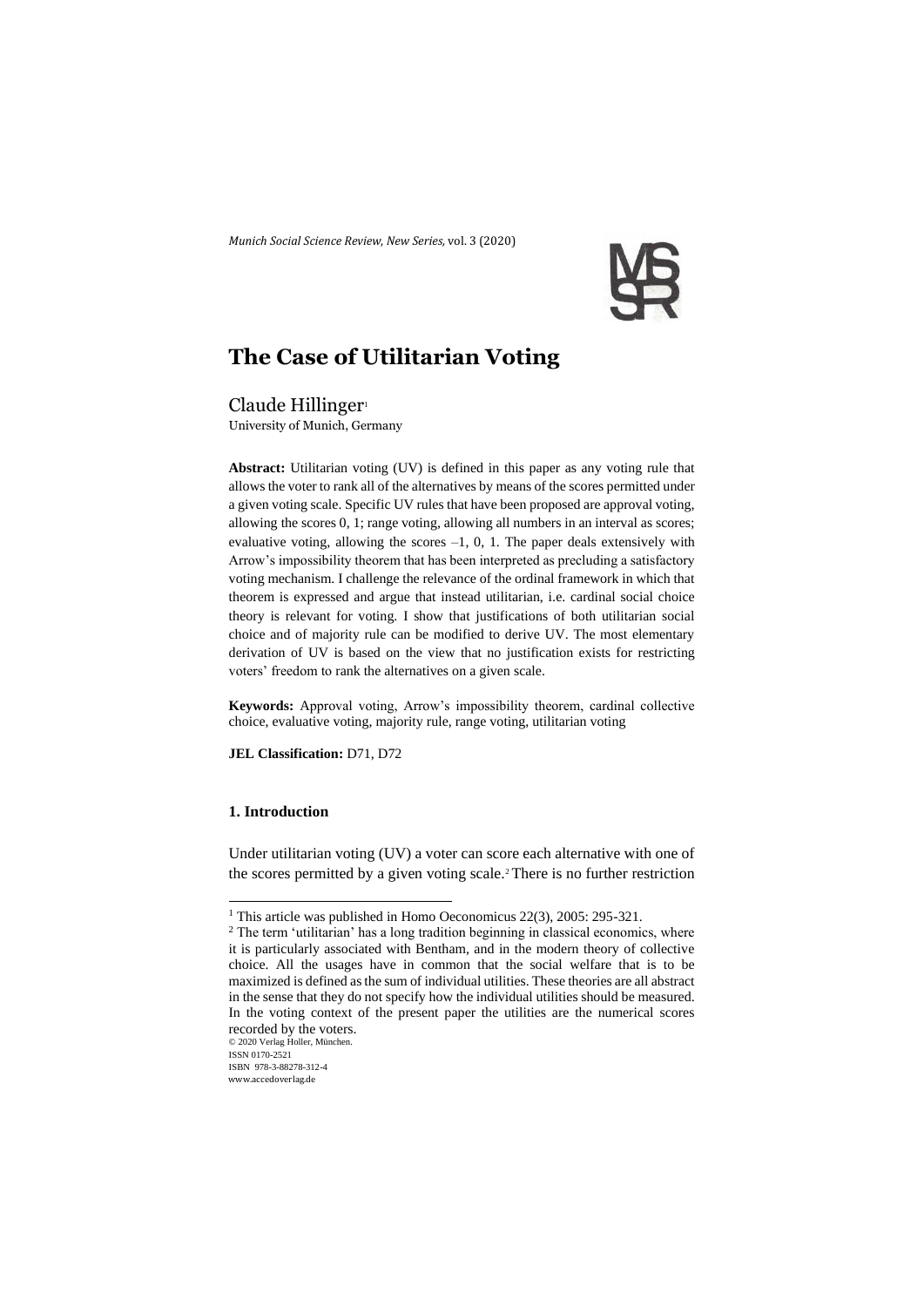on how the alternatives may be scored. Three specific utilitarian voting methods have been proposed: approval voting (AV), evaluative voting (EV) and range voting  $(RV)$ .<sup>3</sup> While these will be discussed, the main focus of the paper is on utilitarian voting generally. I argue that UV is superior to traditional voting rules that restrict how alternatives may be scored. These will be referred to as restricted voting (RESV) rules.

Any claim regarding the superiority of a voting rule, or class of such rules, must confront Arrow's claim, expressed in his impossibility theorem, that no satisfactory method of collective choice can exist. That Arrow's theorem precludes the existence of a satisfactory voting rule appears still to be the dominant view among voting theorists. In their introduction to a recent symposium on voting theory, Levin and Nalebuff (1995: 3) put it as follows: "One can speculate on why alternatives to plurality rule have had such a difficult time being adopted. Part of the cause may be Arrow's general possibility theorem. Arrow (1951) demonstrates that any voting system applied to an unrestricted collection of voter preferences must have some serious defects; we must always choose between flawed alternatives."

A large literature on Arrow's conditions exits, but as the above quotation demonstrates, has not reduced the perceived relevance of the impossibility theorem. There is however another branch of collective choice theory, namely utilitarian collective choice, that, instead of fiddling with Arrow's axioms, challenges the very framework within which those axioms are expressed. Arrow's framework is *ordinal* in the sense that it assumes that only the information provided by individual orderings over the alternatives are relevant for the determination of a social ordering. Utilitarian collective choice assumes that individual preferences are given as *cardinal* numbers; social preference is defined as the sum of these numbers. The fact that voting procedures are cardinal<sup>4</sup> suggests that cardinal rather than ordinal

<sup>&</sup>lt;sup>3</sup> The standard and most elaborate advocacy of AV is Brams and Fishburn (1983a). A more recent review is Weber (1995). The seminal paper on range voting is Smith (2000). Much information, not only about RV, but also about AV and UV can be found on the web page of the Center for Range Voting at:

http://math.temple.edu/~wds/crv/AboutUs.html.

<sup>4</sup> That all voting methods are cardinal has been questioned by several readers of this paper. They typically point to procedures such as the Borda count, or single transferable vote, that are referred to in the literature as 'positional' voting methods. The fact is that none of these methods is based on position alone, if the were, they would run into Arrow's paradox and would reach a result only in the case of unanimity. All of these methods translate the position into a numerical value that is added to obtain the result. Therefore, they are cardinal.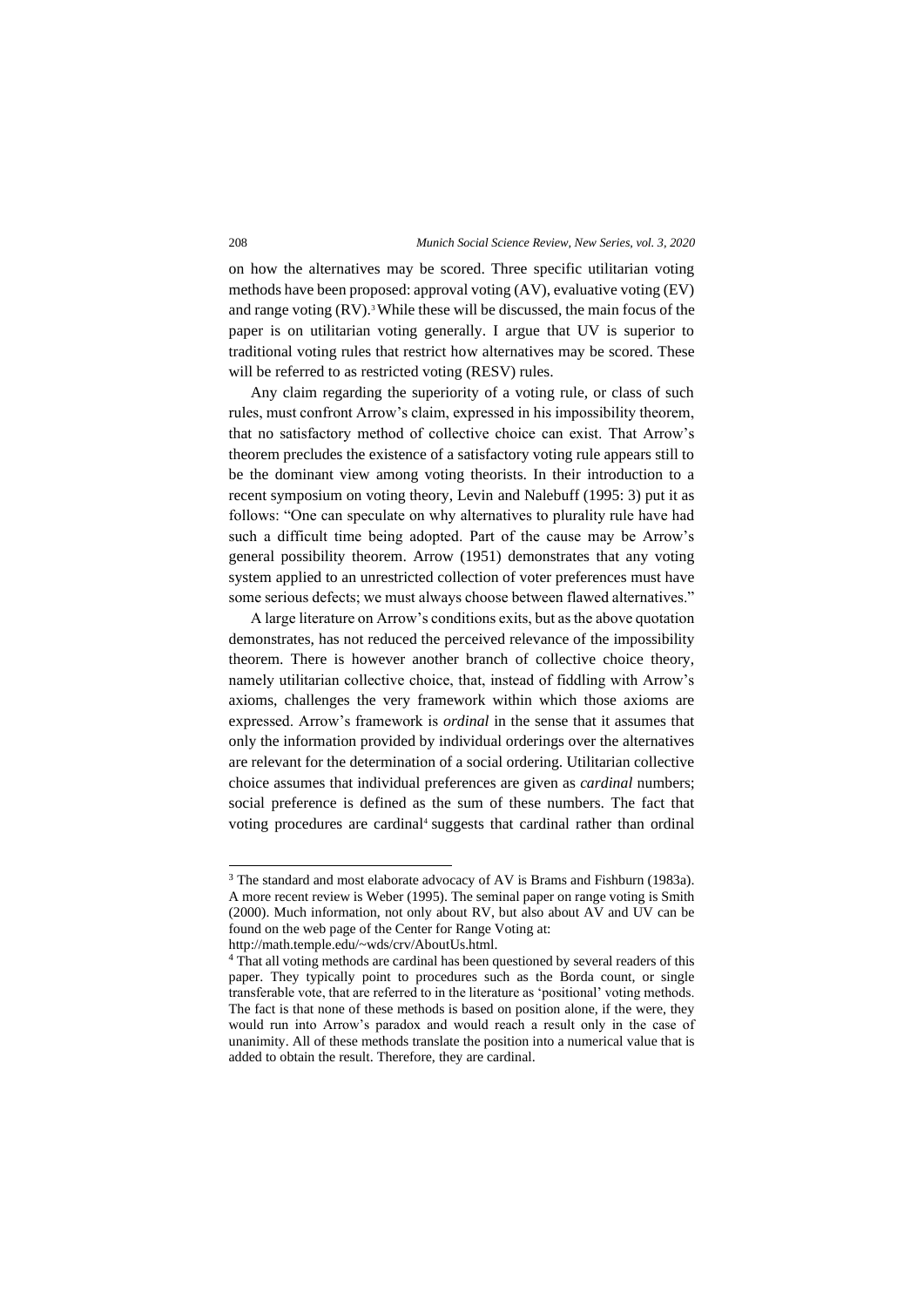collective choice theory should be relevant. This is part of the approach of this paper.

Let  $R_i$  be the preference ordering of the *i*th voter,  $i = 1, ..., N$  and  $R$  the corresponding social ordering. The problem of social choice, as formalized by Arrow, is formalized as that of finding a suitable mapping

 $O: (R_1, \ldots, R_N) \rightarrow R$ . I refer to this type of mappings as *ordinal*. Voting procedures are cardinal mappings from sets of numbers to a set of numbers. Let  $v_i = (s_{i1}, \ldots, s_{ii})$  be the vote of the *i*th voter and  $s_{ii}$  the score he gives to alternative *j*.

The aggregate vote is  $v = (s_1, \ldots, s_j)$ , with  $s_j = \sum_i s_{ij}$  the aggregate score for alternative *j*. The mapping  $C$  :  $(v_1, ..., v_N) \rightarrow v$  is *cardinal*. While it is true that each cardinal mapping implies an ordinal mapping, the reverse is not true because an infinity of cardinal mappings imply the same ordinal mapping.

Although there is no logical reason why ordinal conditions should not apply to cardinal mappings, the fact that all voting procedures are cardinal should at least raise the question of the relevance of ordinal conditions. I am motivated to derive a positive theory of voting and have found the only possibility for this in a cardinal theory. This is in line with a conclusion of Sen (1977): "The classic framework pioneered by Arrow, seems to be quite inappropriate for interest aggregation. … The *n*-tuples of individual orderings are informationally inadequate for representing conflicts of interest."

Much of the collective choice literature asks if it is possible to restore consistency by weakening one of Arrow's postulates. This has not led to useful results from which one could derive a satisfactory voting rule,<sup>5</sup> thereby confirming that Arrow's conditions are quite weak and thus very general and plausible. This is the reason why they have been so widely accepted. The various approaches discussed in the present paper do not attempt to weaken the conditions further; instead they *strengthen the framework in which the conditions are expressed* by allowing the cardinal representation of preferences.

Unlike mostpapers on collective choice and voting that are highly mathematical, this one gets along with some simple arithmetic. There are several reasons: (a) The UV rule is itself very simple and its most important properties are easy to derive. (b) Several derivations of UV are based on more general derivations of utilitarian collective choice that could be

<sup>&</sup>lt;sup>5</sup> A concise review of these attempts is given in Mueller (2003, Sections 24.2-3).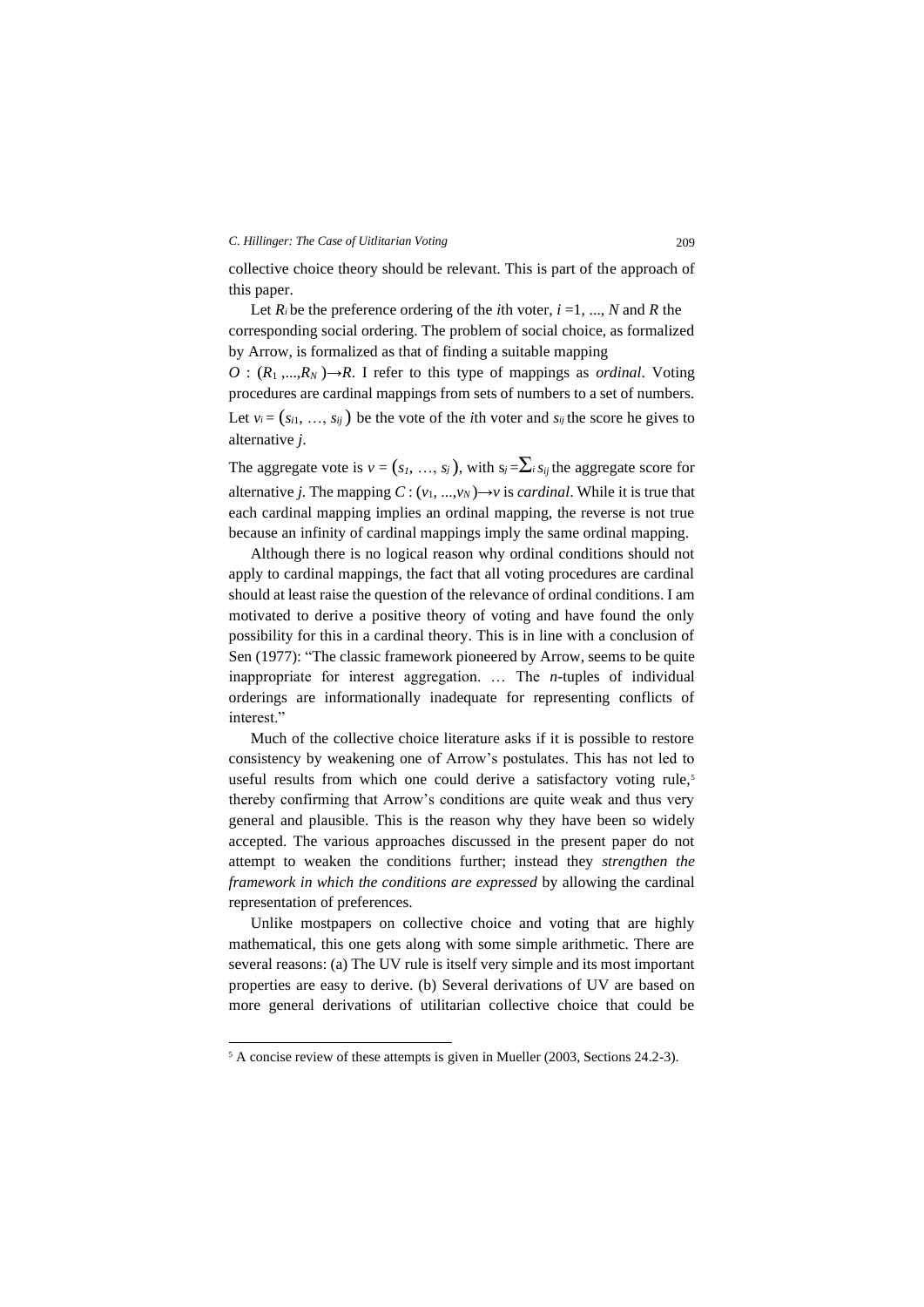#### 210 *Munich Social Science Review, New Series, vol. 3, 2020*

applied to voting as a special case. Others generalize derivations of majority rule (MR), to the case of more than two alternatives. In all these cases the heavy mathematics was taken care of by the authors of the original papers and is not repeated here. (c) A final reason is that I do not employ game theory, as most modern contributions to voting theory do, the reason being that I question the empirical relevance of game theory for voting.

The paper has the following structure: Section 2 asks how the problem of voting should be conceptualized. This includes the question of what other activities voting is related to and how these have been structured. I argue that prima facie the utilitarian theory of collective choice, rather than the ordinal theory is relevant. Some basic definitions required subsequently are given in Section 3. Section 4 gives a simple and pragmatic derivation of UV based on the idea that lifting the restrictions on the scoring of the alternatives that characterize traditional voting methods leads directly to UV. Section 5 examines the arguments advanced by Arrow and in the subsequent literature in favor of the ordinal approach. The lack of progress in both social choice and voting theories is examined in Section 6 and attributed to faulty conceptualizations in both cases. Section 7 examines both Arrow's conditions and the Condorcet criterion in the context of UV. In all fields other than voting, the aggregation of judgments proceeds by freely attaching scores from a given scale to the objects being evaluated. In Section 8 I argue that voting should follow this example.

Section 9 describes UV as being simply an application of traditional utilitarianism. Section 10 argues that rational delegates to a constitutional convention would unanimously opt for UV. The framework can also be used to relate other voting methods to the theory of decision making under uncertainty. It is shown in particular that plurality voting (PV) corresponds to maximizing the probability of the largest gain, irrespective of the risk. Section 11 examines May's derivation of majority rule and d'Aspremont and Grevers' derivation of utilitarian collective choice and show that both can be used to justify UV. Section 12 sharpens the criticism of PV by showing that the 'worst' candidate can win, the 'best' receive the fewest voted. Section 13 discusses strategic voting and the amount of preference distortion under UV and RV. The choice between the three UV methods that have been proposed is discussed in Section 14. Utilitarian voting in the historical Republic of Venice is the subject of Section 15. Section 16 concludes with a call for the empirical study of alternative voting methods.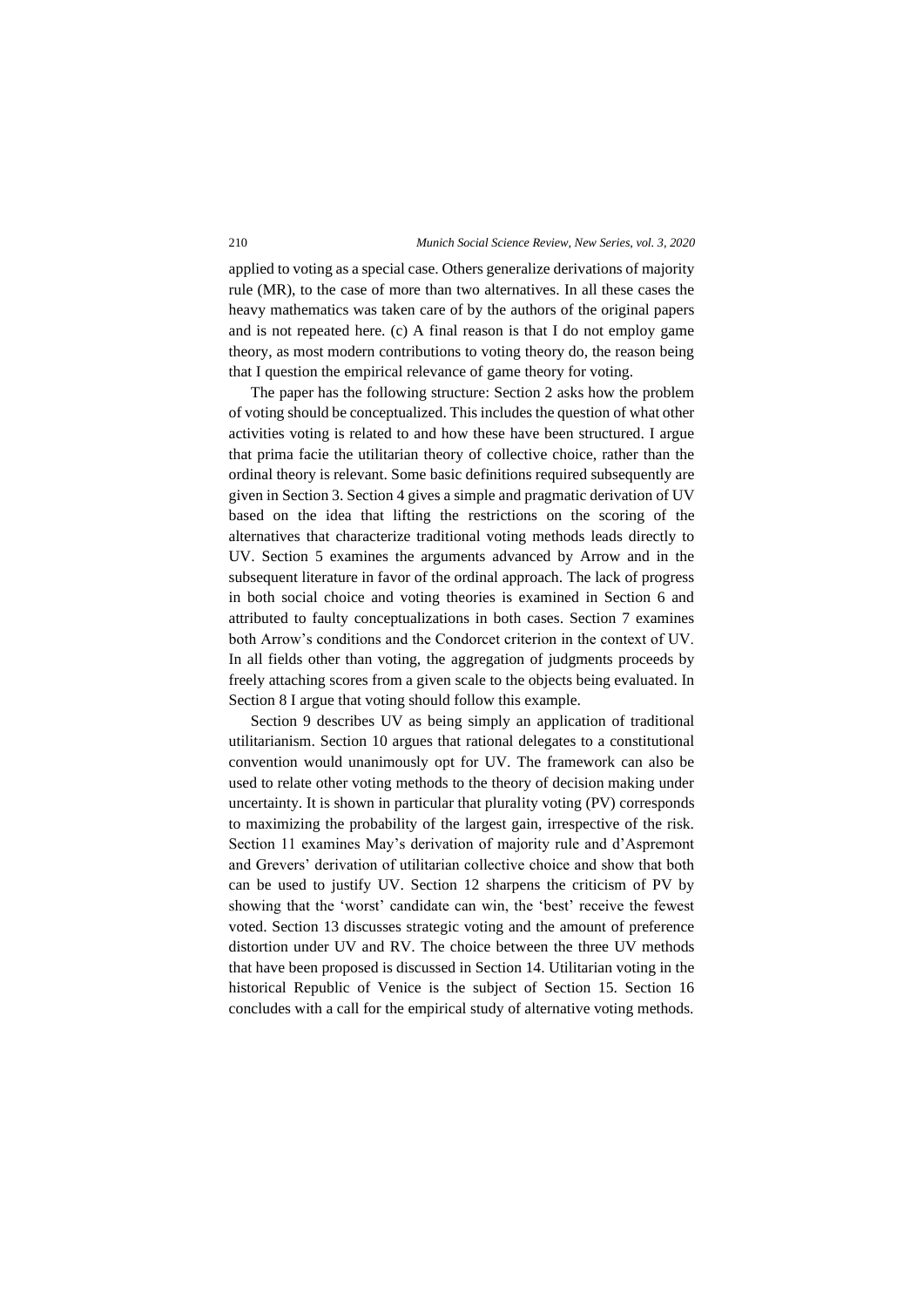## **2. How should the problem of voting be conceptualized?**

In voting theory as well as in the more abstract theory of collective choice,<sup>6</sup> the problem is usually described as being that of the aggregation of preferences. Just what 'preference' means is usually not elaborated. Before turning to this issue, it is useful to point out that for Condorcet who stood at the beginning of the mathematical theory of voting, as well as for earlier theorists, the problem was that of choosing the correct alternative, for example, the best qualified candidate. This was viewed as a cognitive problem rather than as one of subjective preference.<sup>7</sup>

'Preference' refers to a choice between alternatives. If an individual chooses an alternative *a* over *b*, that means that he *expects* the subjective experience that results from the choice of *a* to be superior to that resulting from the choice of *b*. An expectation is always more or less uncertain, even if the experience follows directly upon the choice. In the case of political electionsthe uncertainty is very large. The voter is uncertain about how a politician, once elected, will act; he is also uncertain about the consequences of various actions; finally, he cannot be sure in advance of how a given outcome will affect his psychological state of well being. I will sometimes refer to individuals' evaluations of alternatives as 'judgments', rather than 'preferences', the reason being that the former term is more general and can be applied to situations in which it would be inappropriate to speak of preference. For example, teachers rate students in relation to their grasp of some subject matter. The note given reflects the teacher's judgment, not his preference in the sense of, for example, his liking a particular student better than another. When notes are aggregated, over exams to give a final grade, or over course grades to determine if a student qualifies for graduation, this is an aggregation of judgments. In deciding how to aggregate judgments in a given field, such as voting, it is of interest to study the aggregation of judgments in other fields and this will be done in the present paper.

In addition to looking directly at how the aggregation of judgments isactually performed in different fields, it is clearly desirable to look at

<sup>6</sup> By 'voting theory' I mean the literature that deals with specific voting procedures, such as plurality voting, or Borda count. 'Collective choice theory' is the more abstract body of literature in which the results usually take the form of possibility, or impossibility results. Arrow's impossibility theorem and Harsanyi's positive results for utilitarian social choice are part of collective choice theory.

<sup>7</sup> Early voting theory is discussed and the most important documents are reproduced in McLean and Urken (1995).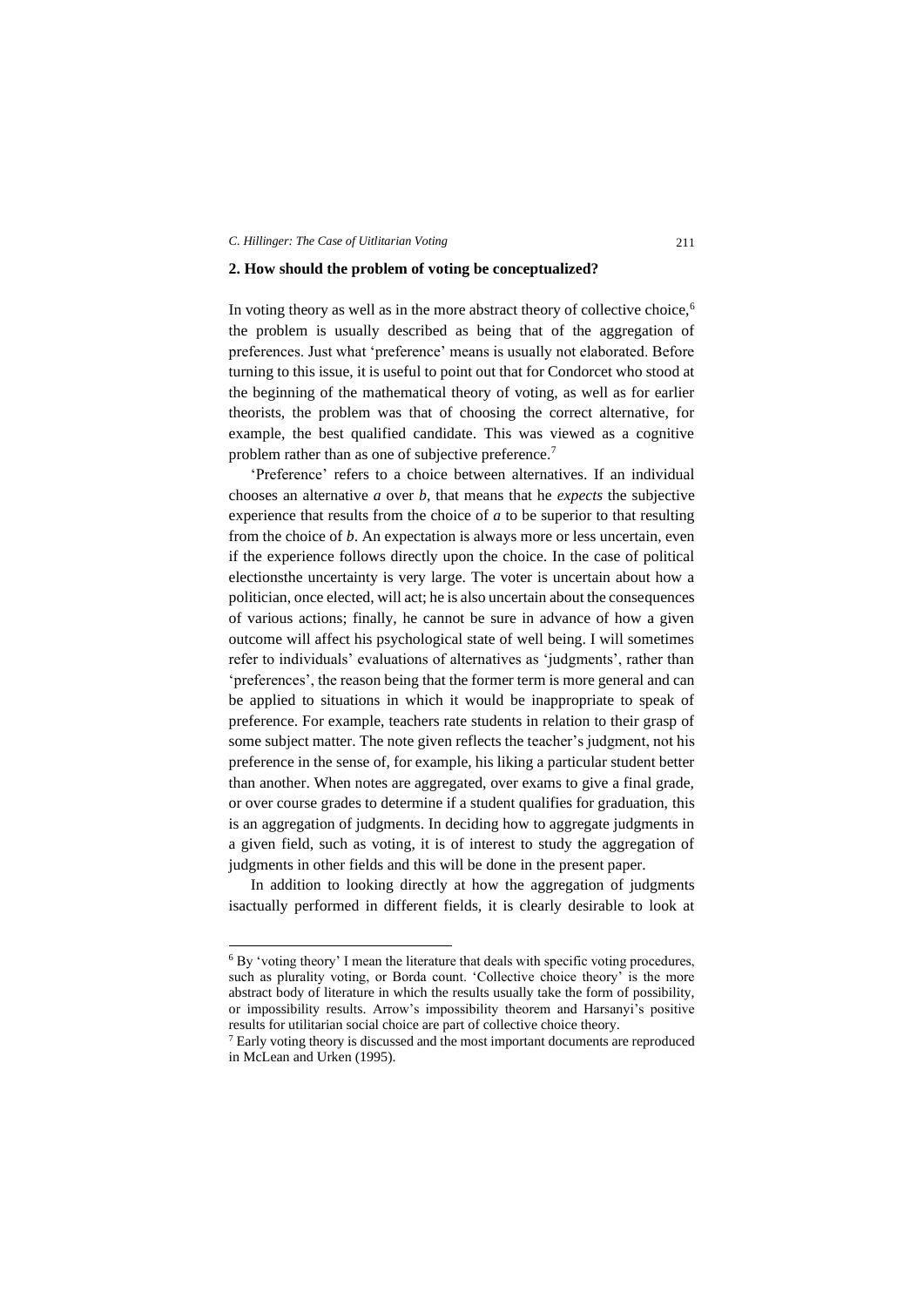existing theories of how such aggregations should be performed. In the voting context, voting theory and the theory of collective choice are obviously relevant. In relation to the latter, we should deal with the fact that there are two broad theories, the ordinal theory in the mold of Arrow and the cardinal theory associated most prominently with the work of Harsanyi.<sup>8</sup> These may also be termed the 'negative' and the 'positive' theories, since Arrow presented an impossibility result, while the cardinal theorists presented consistent sets of axioms. While the ordinal theory has dominated voting theory, a principal claim of the present paper is that the cardinal theory is relevant for voting.

# **3. Some definitions**

Let  $s_{ij}$  be the *score* given by the *i*th voter to the *j*th alternative,  $i = 1, ..., N$ , *j*  $= 1, \ldots, J$ . The scores are real numbers in a specified interval:  $S \leq s_{ij} \leq \bar{S}$ . A list of permissible scores is a *voting scale* VS. A particular VS may involve further restrictions on admissible scores; these will be discussed presently. The *ballot* of the *i*th voter is the vector of scores he gives to the alternatives:

 $b_i = (s_{i1}, \ldots, s_{iJ})$ . The *total score* of the *j*th alternative is  $s_i = \sum_{i} s_{ij}$ . The *total vote* is the vector  $b = (s_1, \ldots, s_J)$ . In a single stage election, alternative *h* will be a winner if and only if  $s_h \geq s_i$ , for all *j*. In the case of

multi-stage elections, the winner of each round is determined in this manner. The above definitions cover the voting methods in actual use,<sup>9</sup> except

for the fact that traditional RESV rules place restrictions on how the scores made available by a given voting scale may be used. Thus, plurality voting has the two permissible scores, (0, 1), and the restriction that the 1 can be assigned to only one alternative, 0 being assigned to the rest. Scoring rules that are not RESV are UV.

The best-known utilitarian voting method is *approval voting* (AV) for which  $VS = (0, 1)$ . For *scale voting* (SC) a score can be any real number such that  $S \leq s_{ij} \leq \overline{S}$ . Evaluative voting, advocated by the present author, has  $VS = (-1, 0, 1)$ . I will compare these alternatives, in Sections 13 and 14, but the main focus of the paper is on utilitarian voting in general.

<sup>8</sup> Harsanyi (1953, 1955, 1976).

<sup>&</sup>lt;sup>9</sup> The winner is determined differently in voting methods based on pair wise comparisons. These have not figured among methods actually employed. They are discussed by Levin and Nalebuff (1995) and by Young (1995).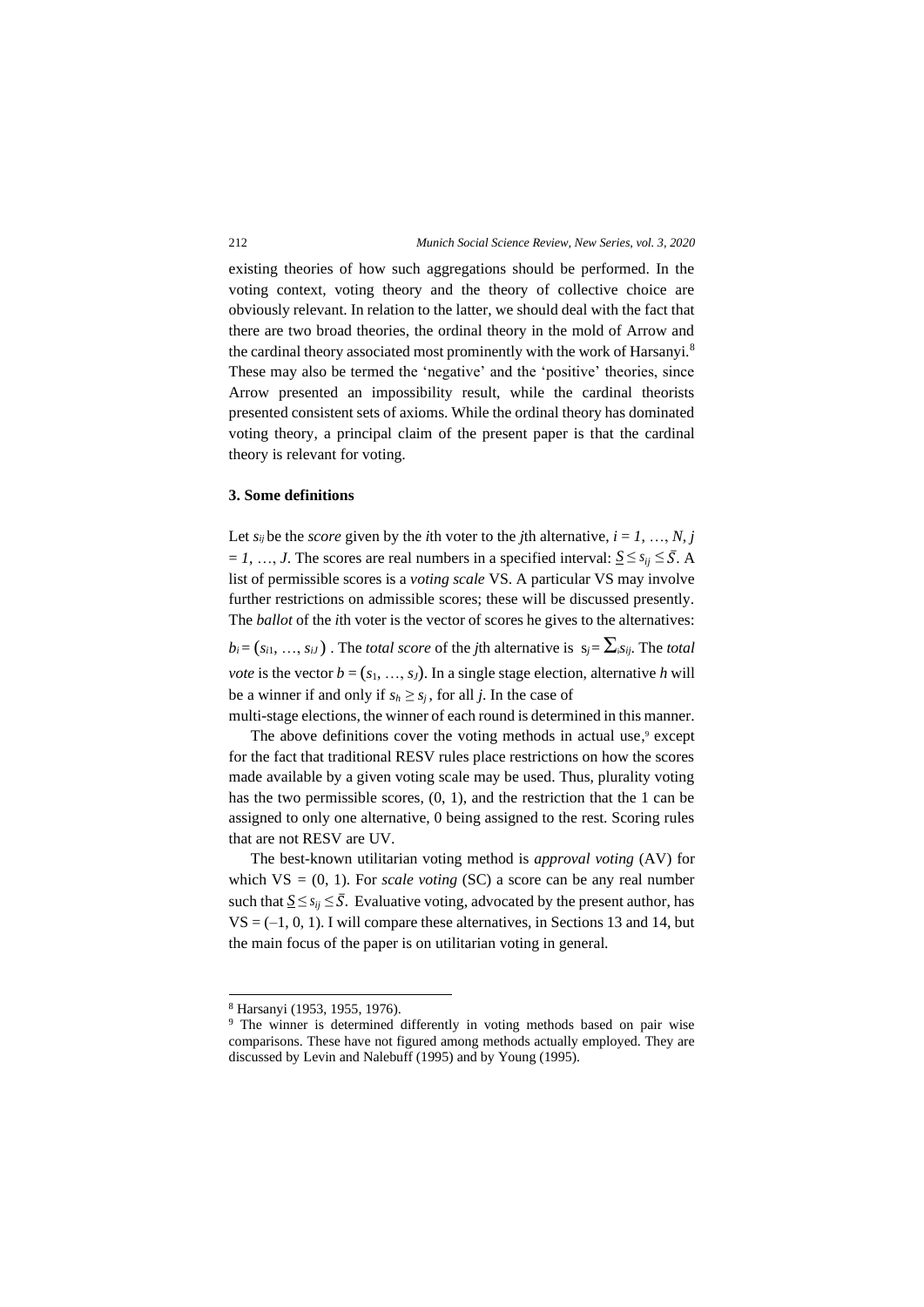# **4. Three conditions that imply UV**

This section contains a simple, pragmatic argument for UV. It is based on the idea that UV results simply from the lifting of restrictions imposed by traditional voting methods. More formally:

*Use of a Voting Scale* The voting method is based on a voting scale as defined above.

*Cardinal Aggregation* The outcome of the election is based on cardinal aggregation, i.e., the simple sums of scores for the various alternatives.

*Voter Sovereignty* Each voter is free to assign to any alternative any of the scores provided by the voting scale.

The three conditions define UV. I can think of no argument against voter sovereignty and am unaware of any in the literature. This simple derivation is therefore quite powerful.

# **5. Is there a case for ordinal collective choice?**

The argument for ordinal social choice is generally expressed in terms of the alleged impossibility of interpersonal comparisons of utility. Arrow (1963: 9) formulated it thus:

The viewpoint will be taken here that interpersonal comparison of utilities has no meaning and, in fact, that there is no meaning relevant to welfare comparisons in the measurability of individual utility. The controversy is well-known and hardly need be recited here. During the entire controversy, the proponents of measurableutility have been unable to produce any proposition of economic behavior which could be explained by their hypothesis and not by those of the indifference-curve theorists. Indeed, the only meaning the concepts of utility can be said to have is their indications of actual behavior, and, if any course of behavior can be explained by a given utility function, it has been amply demonstrated that such a course of behavior can be equally well explained by any other utility function which is a strictly increasing function of the first. If we cannot have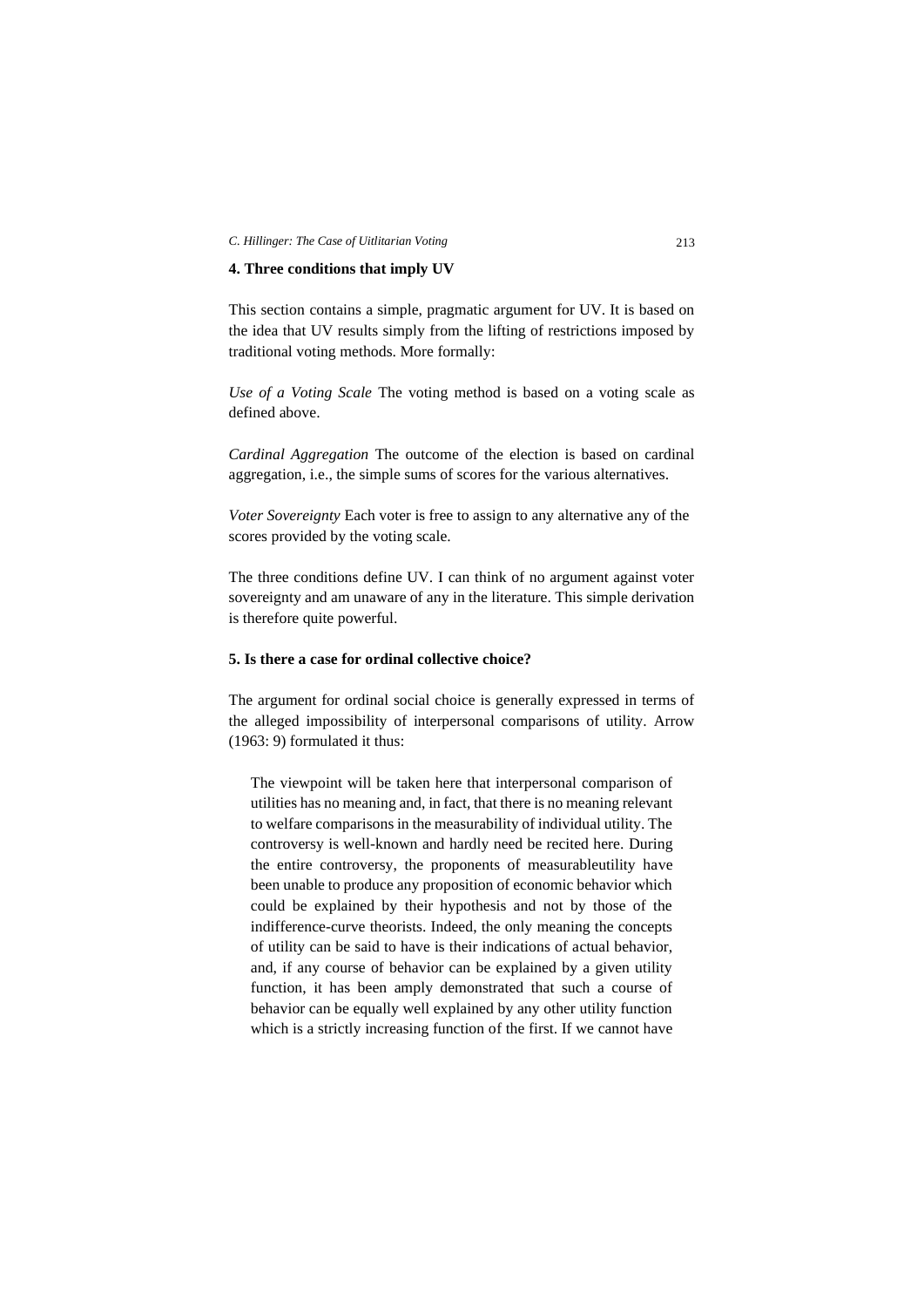measurable utility, in this sense, we cannot have interpersonal comparability of utilities a fortiori.

Arrow is here referring to the static theory of consumer choice. Subsequent passages deal with the cardinal utility theory of von Neumann and Morgenstern. Arrow states that, since this theory is about an individual's choice among uncertain prospects, it is irrelevant to social choice. That is correct, but applies equally to the theory of consumer choice under certainty. The fact that this theory can do without cardinal utility has no implication for collective choice.

In a later section of his book Arrow explicitly considered additive utility and argued that it cannot serve as the basis of collective choice. He considers a choice between three alternatives and assumes that the individual utility functions are normalized so that the most preferred alternative gets a 1, the least preferred a 0.

It is not hard to see that the suggested assignment of utilities is extremely unsatisfactory. Suppose there are altogether three alternatives and three individuals. Let two of the individuals have the utility 1 for alternative *x*, .9 for *y*, and 0 for *z*; and let the third individual have the utility 1 for *y*, .5 for *x* and 0 for *z*. According to the above criterion, *y* is preferred to *x*. Clearly, *z* is a very undesirable alternative since each individual regards it as worst. If *z* were blotted out of existence, it should not make any difference to the final outcome; yet, under the proposed rule for assigning utilities to alternatives, doing so would cause the first two individuals to have utility 1 for *x* and 0 for *y*, while the third individual has utility 0 for *x* and 1 for *y*, so that the ordering by sum of utilities would cause *x*  to be preferred to *y* (Arrow 1963: 32).

This argument illustrates a fundamental blind spot in the work of Arrow and in collective choice theory that followed in his foot steps. *It is the failure to recognize the possibility of measuring along an independent scale.* Suppose the voting procedure used is RV, the VS consisting of scores *s* such that 0  $\leq s \leq 1$ . Then, under sincere voting, assumed by Arrow throughout, each alternative would have a defined value in this interval, independently of other alternatives. If each alternative is evaluated independently of all others, the comparison is equally independent. For example, if *a* scores 1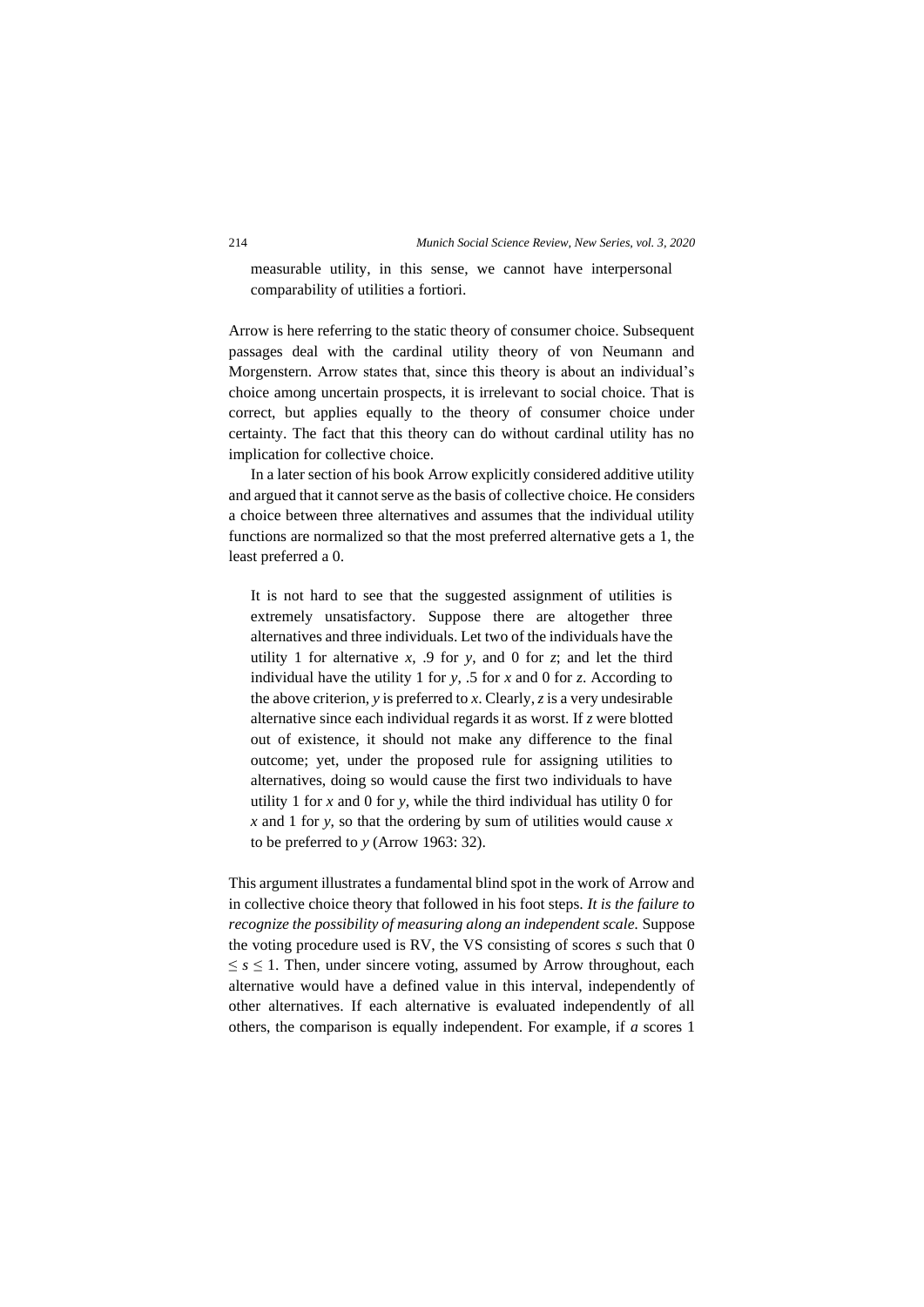and *b* scores 0, then *a* always score higher than *b*, regardless of who else is in the choice set.

There is another related blindness. It would appear that the primary challenge for anyone who argues against cardinal social choice is to confront it directly. The seminal contribution is Harsanyi (1955). In the second (1963) edition of his book, Arrow has the new Chapter 8 dealing with developments since the first edition; there is no mention of Harsanyi's work. Arrow gave a summary of his work at a symposium on *Human Values and Economic Policy* participated in by economists and philosophers (Hook 1967). Neither his, nor any other contribution mentions Harsanyi. Oddly, Samuelson (1967) in his comment on Arrow's paper conjectures that an impossibility theorem similar to that of Arrow can be proven for cardinal aggregation also!

Arrow was actually Harsanyi's thesis advisor at Stanford University in 1956–58. In a glowing foreword to Harsanyi's collected papers Arrow (1976: vii) writes:

When John Harsanyi came to Stanford University as a candidate for the Ph.D., I asked him why he was bothering, since it was most unlikely that he had anything to learn from us. He was already a known scholar; in addition to some papers in economics, the first two papers in this volume had already been published and had dazzled me by their originality and their combination of philosophical insight and technical competence.

The two papers referred to include the 1955 classic already mentioned. Regarding Harsanyi's contribution to social choice, Arrow (1976: vii) writes:

Harsanyi has maintained consistently the importance of founding ethics as well as descriptive social science on the basis of the rational behavior of society and of individuals. The result has been a vigorous defense, rehabilitation, and reinterpretation of classical utilitarianism. In particular, Harsanyi introduced the ideal of considering the choice of an ethical criterion in a hypothetical situation where individuals do not know who they are or what their interests will be (this approach was used independently and somewhat later by John Rawls, under the now widely-used term, 'original position'; it has also been introduced independently and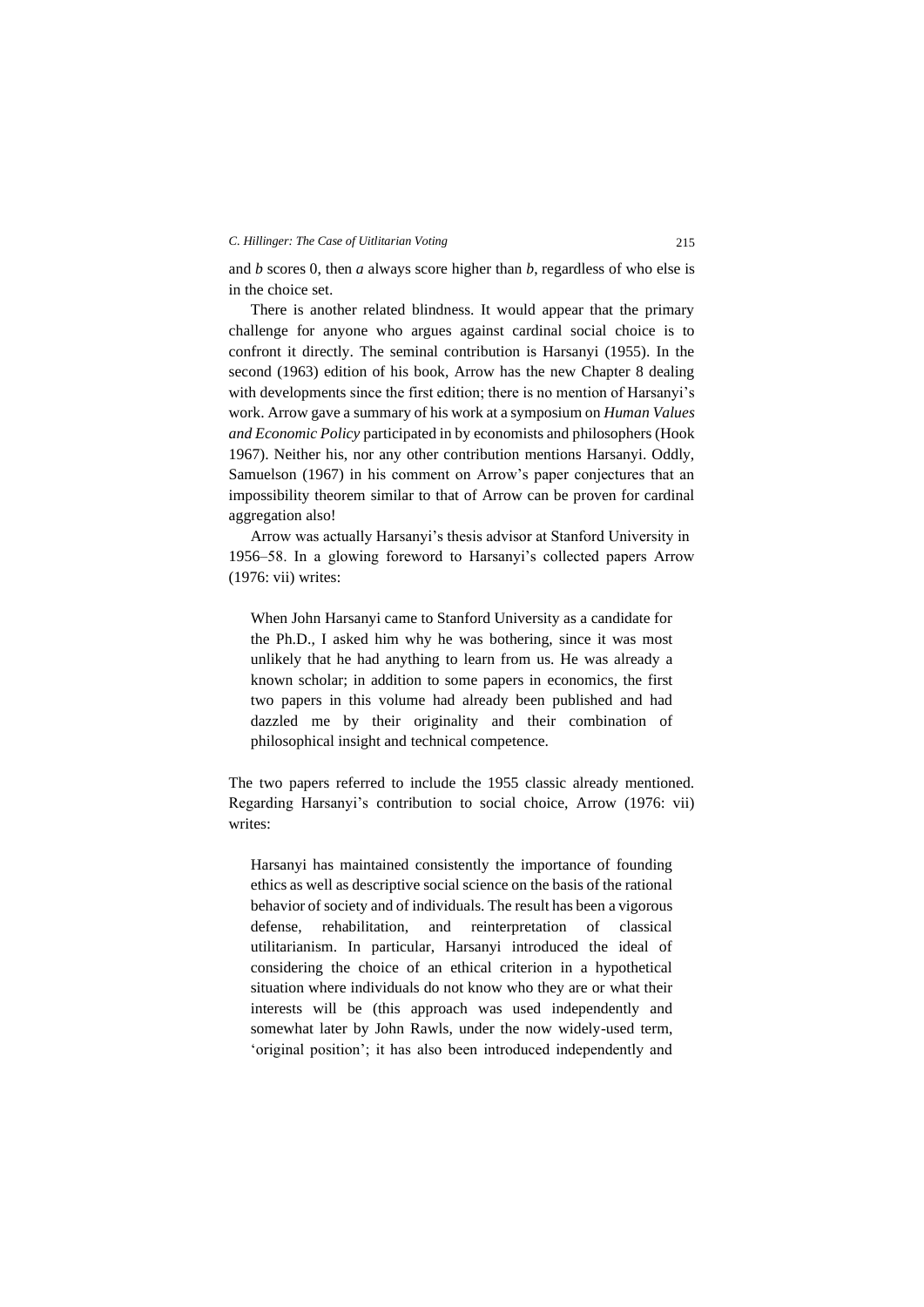somewhat earlier by William Vickrey). Hence, the social rule amounts to maximizing under uncertainty.

Arrow is apparently willing to let ordinal and cardinal theories of collective choice co-exist, even though he had denied the possibility of the latter to exist in any meaningful way.

A convincing rationale for the adoption of ordinalism cannot be found in the work of Arrow, nor as far as I can see anywhere else. What was the actual motivation? In his survey of social choice theory, Sen (1986: 1073– 4) has this to say:

No approach to welfare economics has received as much support over the years as utilitarianism. If  $U_i(\cdot)$  is the utility function of person *i* defined for each person  $i = 1, \ldots, n$  over the set *X* of alternative social states, then on the utilitarian approach any state *x* is at least as good as another *y*, denoted *x*R*y*, if and only if  $\sum_{i=1}^{n} U_i(x) \ge \sum_{i=1}^{n} U_i(y)$ . It is clear that utilitarianism uses cardinality and interpersonal comparability of utilities. Both these practices received severe reprimand in the 1930's, with the rebuke drawing sustenance from a single-minded concern with basing utility information on non-verbal behavior only, dealing with choices in the absence of risk. It thus appeared that social welfare must be based on just the *n*-tuple of ordinal, interpersonally non-comparable, individual utilities. This informational restriction would, of course, make the traditional, make the traditional utilitarian approach – and a great many other procedures – unworkable.

Sen is here referring to the influential book of Robbins (1932). Robbins pointed out that all social or economic policies, not based on the equivalent criteria of Pareto optimality or unanimous decision making, involve value judgments that compare the gains and losses of different individuals. He stated further that there was no scientific foundation for value judgments.

Therefore, economists cannot make any policy recommendations and claim scientific validity for them. The literature dealing with values in relation to social science and policy, as well as in relation to science generally is in fact vast. Robbins' position was directly challenged by Gunnar Myrdal (1969) who argued that the answer to the problem raised by Robbins is to make explicit the value judgments that enter into social policies. Policy decisions always involve assumptions about cause and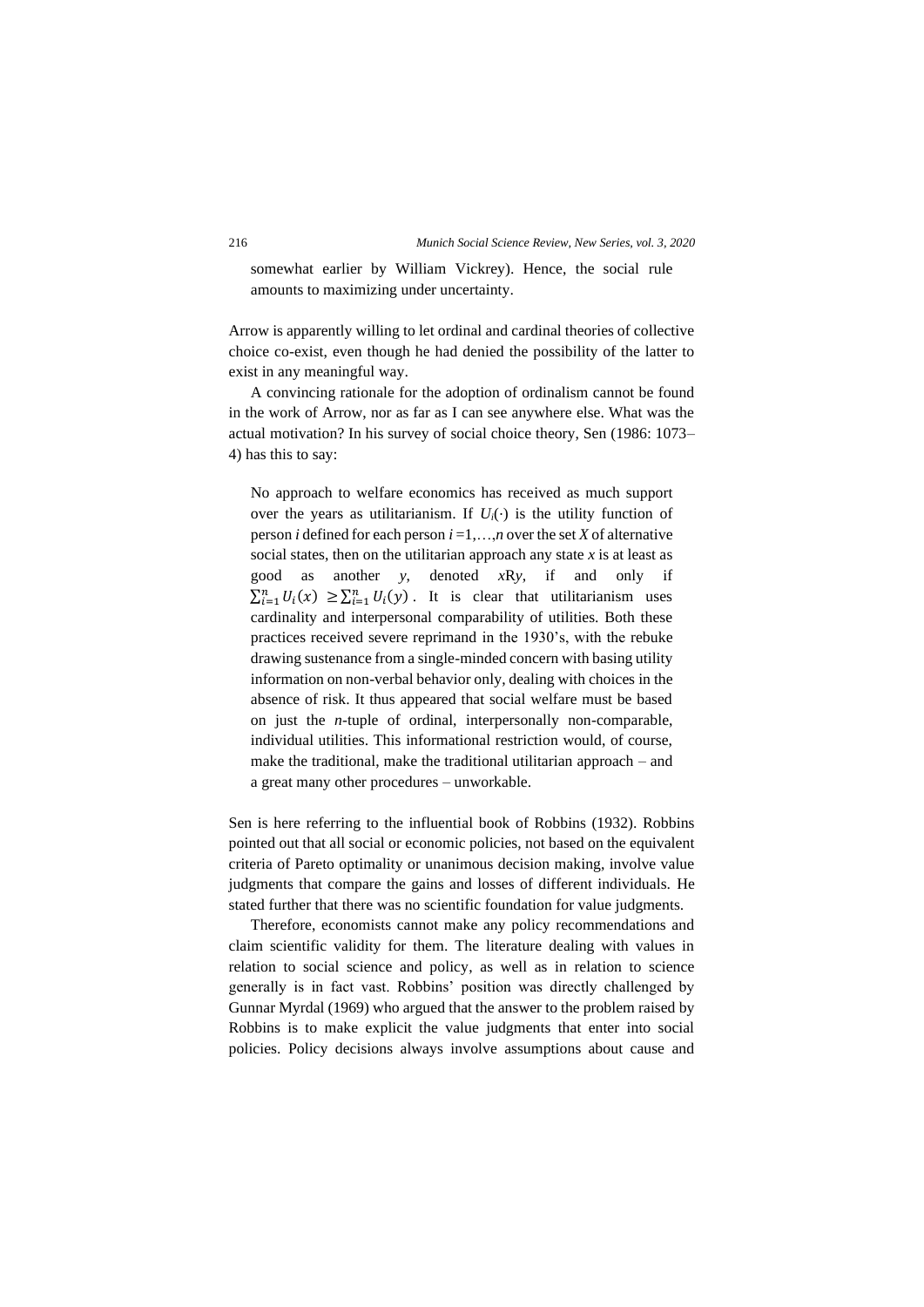effect; there is a role for scientific analysis even if we accept Robbins' position that value judgments cannot be scientific. Further more, value judgments are certainly capable of being debated. Religious leaders and philosophers have done this for millennia. More recently, it has been a subject for psychologists and, as Layard (2005) points out, values are increasingly being studied by the methods of the natural sciences as well.

For the purpose of the present paper it suffices to point out that Robbins' argument is not about voting. A vote aggregates the preferences, or judgments of the voters. These may be influenced by the pronouncements of economists and others, but the voter is the ultimate arbiter of their validity. The fact is, there is no logical link from Robbins' position to that of Arrow who excluded utilitarian voting on the ground that the interpersonal comparison of utilities is impossible. UV is thus possible and as this paper attempts to show it is highly desirable.

One can also make a positive argument to the effect that the *avoidance of interpersonal utility comparisons is impossible.* Any non-unanimous social decision involves winners and losers and thus implies a judgment that the gains outweigh the losses. Scientific analysis can help in devising suitable rules for aggregating preferences. If this were not the case, the continued existence of departments of economics and of political science seems hard to justify.

# **6. The problem with collective choice and voting theories**

The formal theory of voting has existed for about 200 years, the more abstract theory of collective choice for about half a century. Both traditions have produced large and highly formal literatures. If we define progress as agreement on successively superior methods of voting and other methods of collective choice, then it would appear that no progress has been made. Plurality voting is still the standard and, though theorists agree on its defects, no agreement on a superior method has been arrived at. In my view, this rather uniquely negative record is a result of premature formalization and concomitant lack of attention to the conceptualization of the empirical problem that motivated the theories in the first place, namely the defects of existing voting methods.

Instead, the theory produced a plethora of mathematical results without any demonstration that they contribute to the solution of a concrete social choiceproblem. In the case of collective choice theory the mistake was the fixation on an ordinal representation. The problem with voting theories is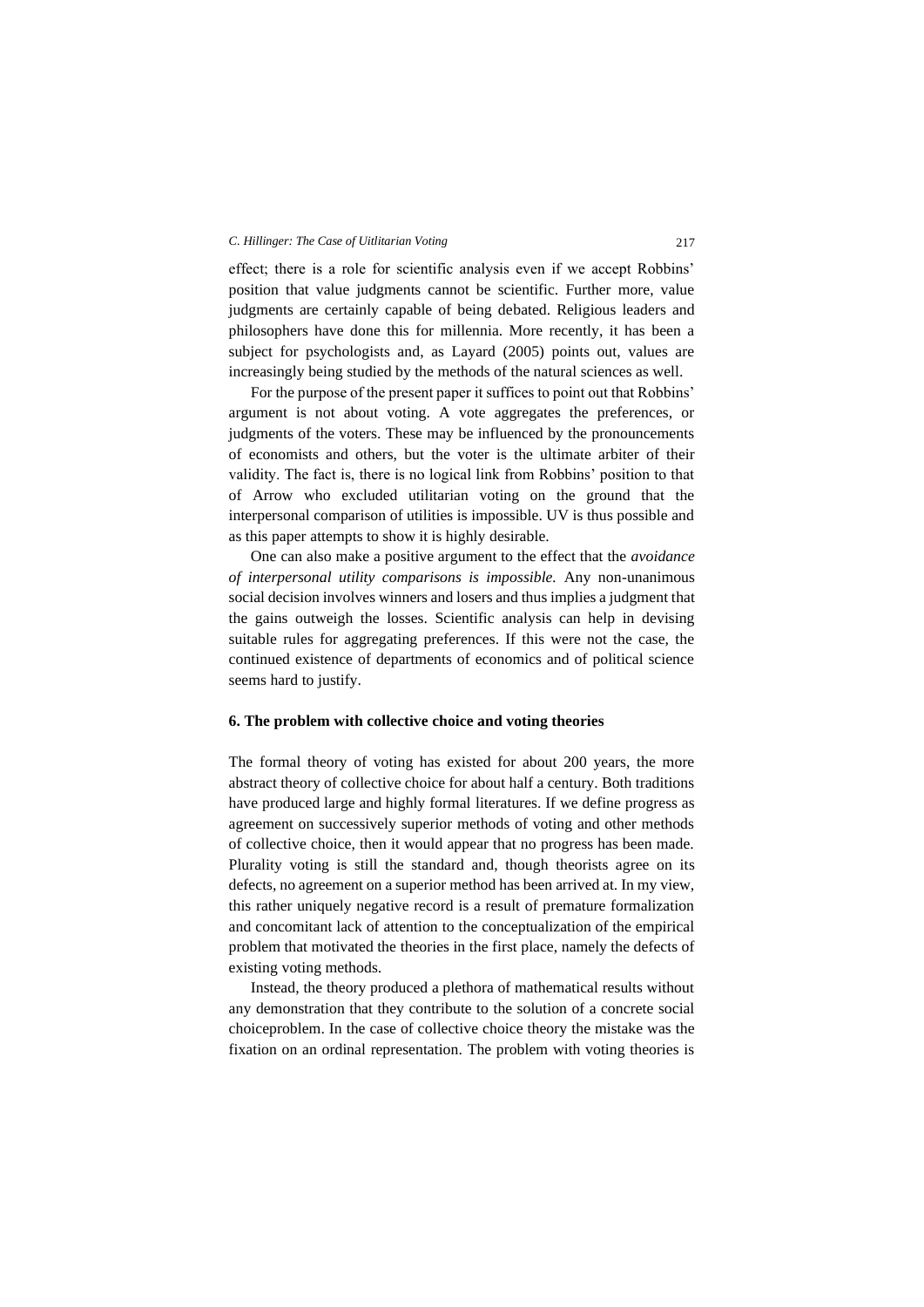that the different voting methods that are analyzed are based on inferior generalizations from the case of two alternatives, i.e., majority rule (MR). If the voter chooses one alternative out of two, it seems plausible to let him choose one out of many, which is PV. An alternative generalization is the Borda count (BC), which has the voting scale  $VS = (0,1, \ldots, j-1)$ . MR is equivalent to BC in case of two alternatives. A final generalization of MV is the Condorcet proposal that defines the Condorcet winner, if one exists, as the winner in pair wise contests, decided by MR, with all other candidates.<sup>10</sup>

I propose a different conceptualization of collective choice as a problem of *measurement.* If preferences, or more generally judgments, are to be aggregated, they must first be measured. Measurement universally proceeds by means of *scales* that exist independently of the objects being measured. Given the scale, measurement proceeds without further restrictions. Suppose we wish to know of a pile of sticks which are longer than one meter and which are shorter. It makes no sense to say that we can 'allow' one stick to be longer, but then the rest must be shorter. However, this corresponds to the measurement of preference in PV where we can choose one alternative and are forced to reject the rest. Lifting this irrational restriction, while keeping the two-valued scale, produces AV.

Given the long history of voting theory, it is surprising that the first step towards UV, in the form of AV, was taken as late as the 1970s and the second step, the introduction of a scale with arbitrary divisions, was taken in 2000 with Smith's (2000) paper on RV.

# **7. Arrow, Condorcet and utilitarian voting**

In his review of collective choice theory, Sen (1986: 1074) put the difference between ordinal and cardinal SWFs succinctly:

It appears that some conditions that look mild – and are indeed satisfied comfortably by utilitarianism when translated into its cardinal interpersonally comparable framework – cannot be fulfilled by *any* rule whatsoever that has to base the social ordering on *n*– tuples of individual orderings.

<sup>&</sup>lt;sup>10</sup> Condorcet produced many voting rules and the description of some is ambiguous. See McLean and Urken (1995: 27–38) and Young (1988).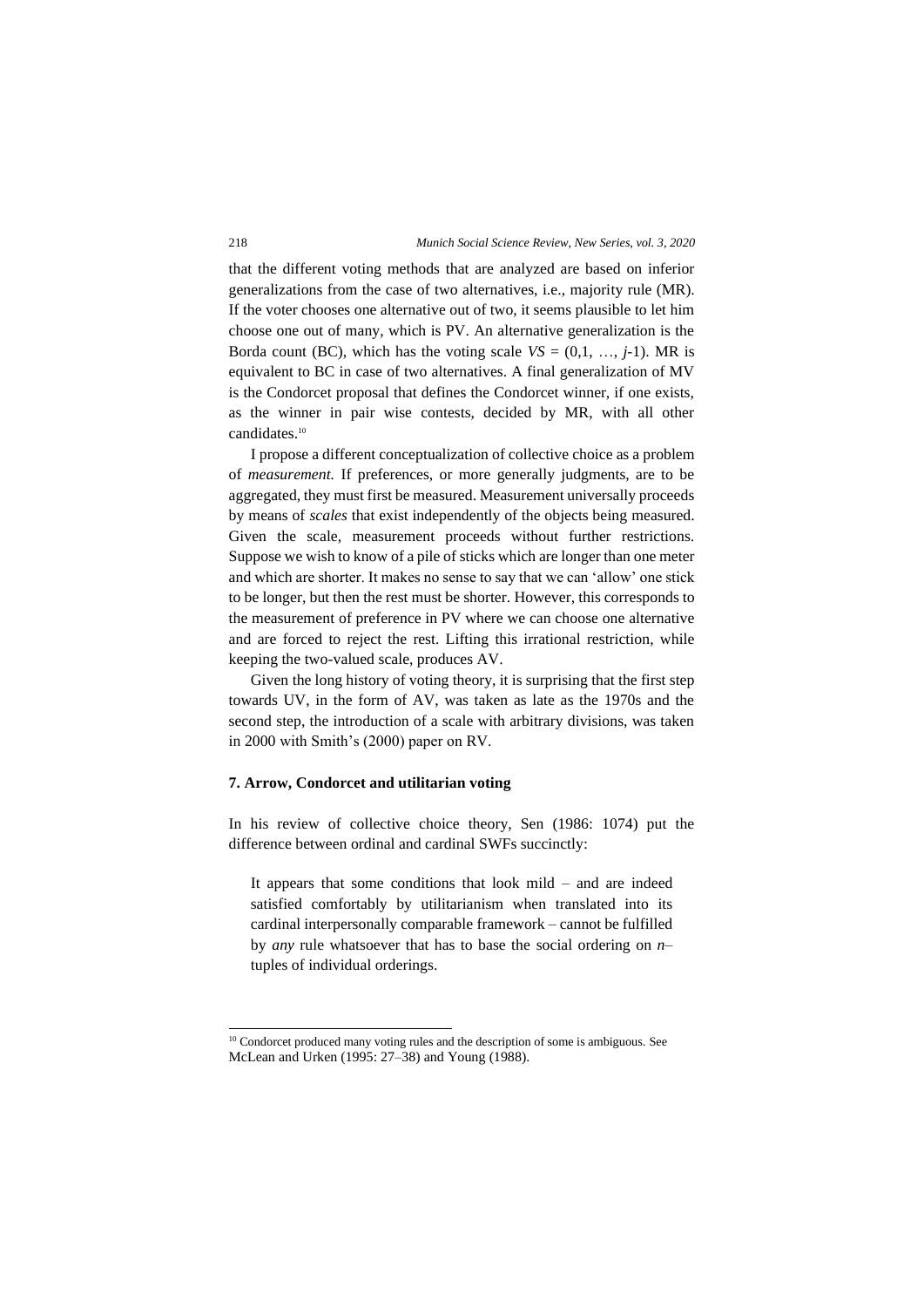The purpose of this section is to make the translation, demonstrating at the same time that the conditions are trivially satisfied. My translation is based on Vickrey's (1960) restatement of Arrow's conditions.

*Unanimity*  $s_{ik} \geq s_{ii}$   $\forall i, \Rightarrow s_k \geq s_i$ .

*Nondictatorship* There exists no individual *i*, such that  $s_{ih} > s_{ik} \Rightarrow s_h > s_k$ .

*Transitivity* The ordering of the alternatives implied by the vector of the total vote  $(s_1, ..., s_i)$  is transitive.

*Unrestricted Domain* Each voter can score any alternative with any score permitted by the given voting scale.

*Independence of Irrelevant Alternatives* The total score for any alternative does not depend on the scores given to other alternatives. A fortiori this is true of the relationship between the scores of two alternatives.

The conditions follow trivially from the definition of UV. This 'possibility result' is made possible by the fact that UV makes the gains and losses of different voters *commensurable* by measuring them on a voting scale. Arrow's impossibility theorem is a consequence of the fact that he rejects commensurability and thereby any method of choice in the absence of unanimity.

The final condition 5 also clarifies the relationship between UV and the Condorcet condition. If voters consistently vote in accordance with a given voting scale, the UV winner must also win any bilateral contest and hence would also be the Condorcet winner. This statement holds under sincere voting. In a bilateral contest, voters have a strong incentive to utilize the entire scale, in which case the result need not hold. A bilateral contest is always decided by a (0, 1) ballot, regardless of whether the two candidates are close on the voter's preference scale, or far apart, so that there is a preference distortion. Voters are likely to vote sincerely in a UV election with multiple candidates, because then the determination of an optimal strategy becomes exceedingly difficult, if not impossible. In that case the UV result would be superior to the Condorcet winner.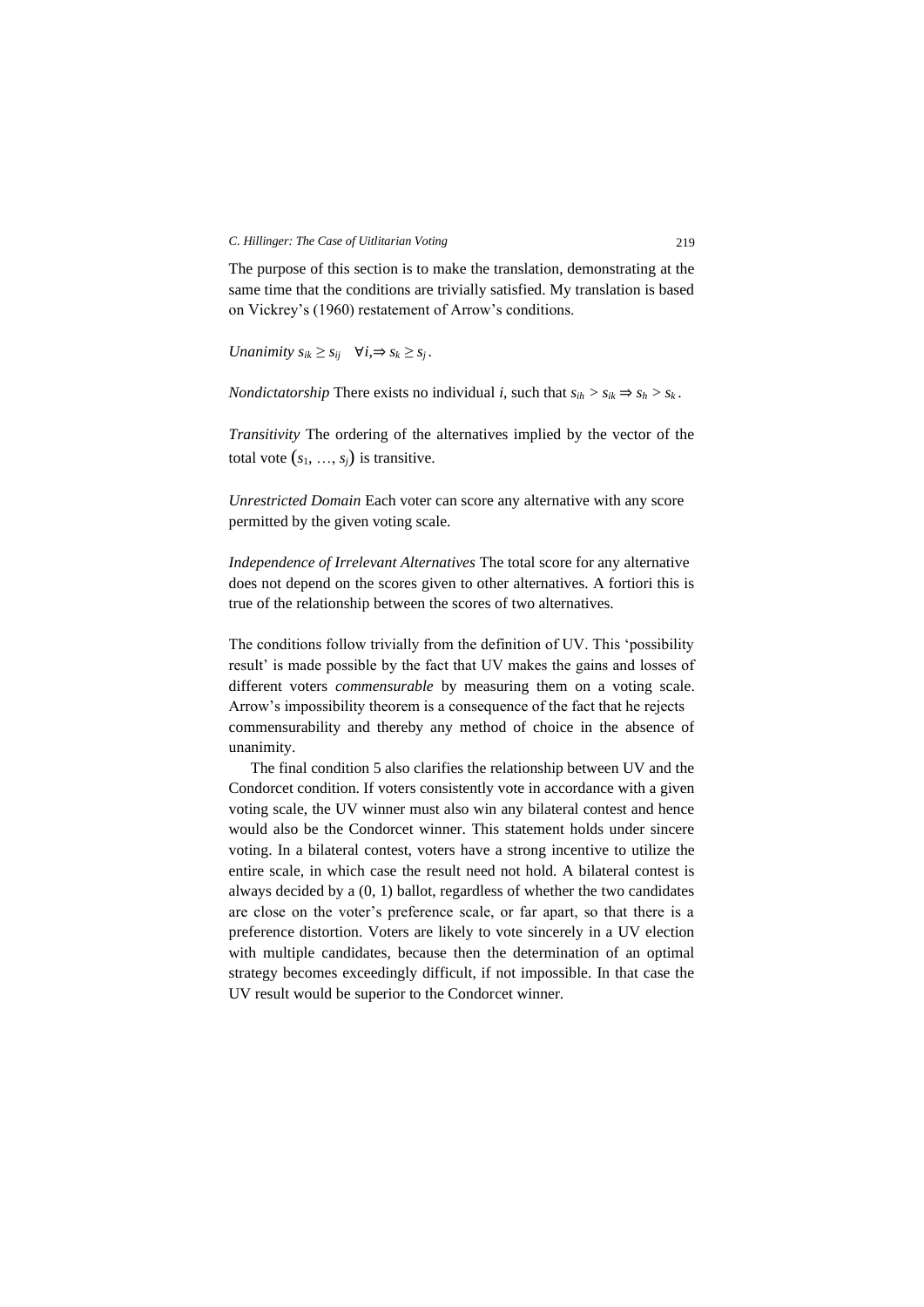## **8. The common-sense argument for utilitarian voting**

In Section 2 I argued that voting is an instance of the aggregation of judgments. If we look at how judgments are aggregated in fields other than voting, we find a startling contrast. There judgments are measured on a fixed scale, added and averaged. This was not done because some abstract theory demanded it. It was done because this is the way that measurement universally proceeds and no reasonable alternative suggests itself. In considering the examples below, I will only describe the scales used. That the numbers obtained are added and averaged is true in all cases.

Consider first the example that is closest to political voting: surveys of thepopularity of politicians. Such surveys are conducted in most democratic countries. In the US they are conducted by the Survey Research Center of the University of Michigan. Respondents are asked to rate politicians on a 'temperature scale' ranging from 0 to 100. In Germany, Forschungsgruppe Wahlen uses the 'Politbarometer' scale ranging from  $-5$  (very negative) to +5 (very positive).

Much more common than political surveys are those conducted by firms to measure the satisfaction of their customers. The typical scale is discrete and has the values: excellent  $(+2)$ , good  $(+1)$ , satisfactory  $(0)$ , poor  $(-1)$ , bad (–2), or some equivalent descriptive terms, or numbers. The scale may be presented directly in numbers, or in words and then converted to numbers. A similar scale is used to measure performance either in scholastic or vocational settings. Here a typical scale is: excellent (1), good (2); average (3), poor (4), failing (5). In the German system a grade of 0.5 is also sometimes given to denote an exceptional performance. These tests may involve multiple levels of aggregation, for example by combining examination notes to obtain course notes and then combining these to obtain a grade for the entire course of study. Performance ratings illustrate particularly well why I prefer to use the term 'judgment' rather than 'preference', since the examiner is expected to be guided by his objective knowledge of the subject matter, not by any kind of preference.

In all of the examples cited, there is no restriction as to how the values allowed by a given scale may be applied. For example, no one has suggested that a class of, say, 30 students should be rated by the BC, 29 points for the best and 0 for the worst student. The only exception is political voting. I have never seen any explicit justification for violating voter sovereignty in this manner and believe that none exists.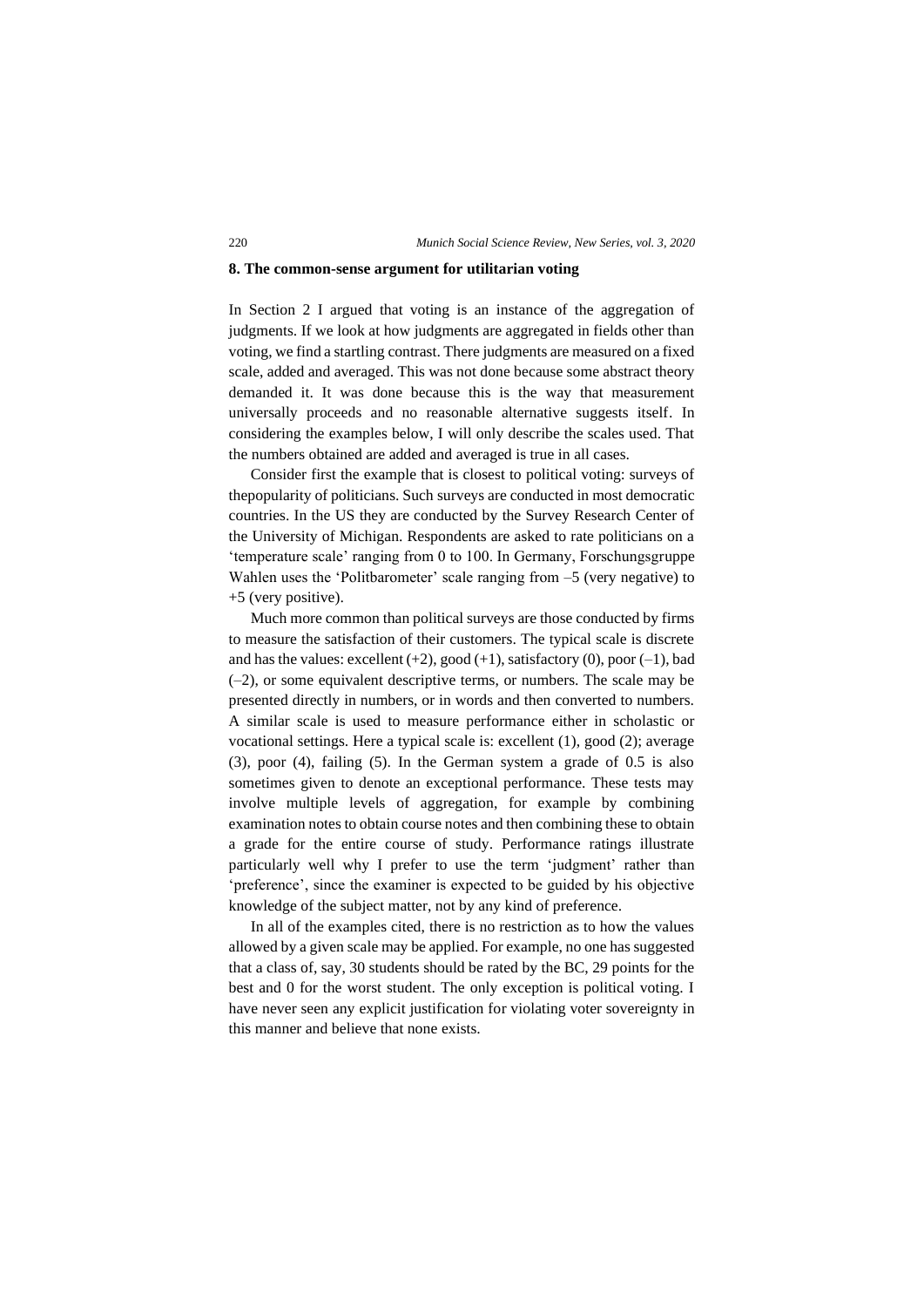## **9. The utilitarian tradition and voting**

Beginning with the early utilitarians, particularly Bentham and J.S. Mill, utilitarianism provided the generally accepted ethical foundation of economics and much of social thought. The basic utilitarian position is that the aim of social policy should be the maximization of the population's total utility, defined as the sum of individual utilities. Utilitarians were convinced of the measurability of utility in principle, but did not progress in operationalizing this view.

It is not my purpose here to review the vast literature pro and con utilitarianism. Instead I limit myself to describing the connection between voting and utilitarian social choice theory. It depends on

*Cardinal Utility:* The scores by means of which voters express their preferences on an appropriate voting scale can be interpreted as their cardinal utilities regarding the relevant alternatives.

Given this condition, it follows that UV is the utilitarian solution to the voting problem. Let *sij* be the score of the *i*th voter for the *j*th alternative. If  $a_h$  is the winning alternative, then from the definition of UV,

∑ $s_{ih} = \max(j)$ ∑ $s_{ij}$ 

Accepting utilitarianism as the relevant ethical postulate is, in connection with this condition sufficient to establish UV.

# **10. Deriving the voting rule from behind the veil of ignorance**

A persistent theme of both religion and ethics throughout the ages has been that ethical behavior is not narrowly self-centered, but involves an emphatic identification with others. This idea was formalized by both Rawls (1958, 1971) and Harsanyi (1955, 1976). Rawls has been justifiably criticized for employing the minimax rule, while Harsanyi uses the standard assumption of expected utility maximization. While adopting Harsanyi's formal argument, I interpret it differently.

Harsanyi postulates that when an individual decides behind the veil of ignorance he assumes that in a future situation of collective decision making he could, with equal probability, *be* one of the other members of society involved in that decision. The following quotation (Harsanyi 1976: 22) makes this clear: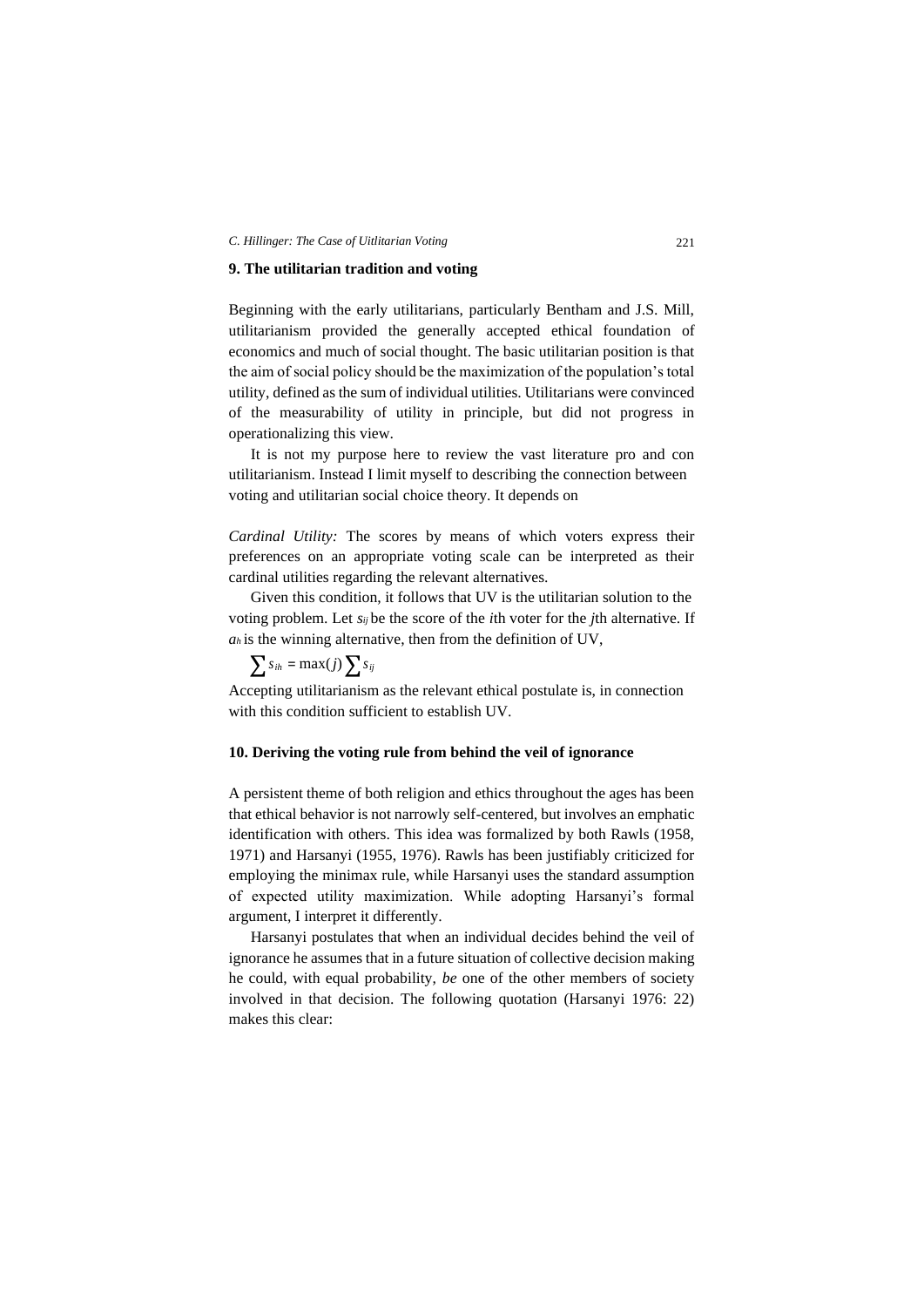Or rather, if he had an equal chance of being 'put in place of' any individual member of the society, with regard not only to his objective social (and economic) conditions, but also to his subjective attitudes and tastes. In other words, he ought to judge the utility of another individual's position not in terms of his own attitudes and tastes but rather in terms of the attitudes and tastes of the individual actually holding this position.

When Harsanyi goes on to postulate that an individual maximizes his expected utility under the assumption just described, he is not using the conventional assumption of maximizing *ones own* expected utility. Harsanyi here squeezes the concept of empathy into a narrow mathematical corset taken from individual decision making under uncertainty and not clearly relevant for social decisions.

My position is that voting theory is distinct from ethics in the sense that there cannot be any control over the votes that are cast to determine if they are ethical or not. The aggregation of votes may well be considered from an ethical viewpoint, but the evaluation of individual preferences is beyond the scope of voting theory.

In classical utilitarianism the utilitarian decision rule was advanced as a fundamental ethical principle, for which no further justification was either needed, or available. In my view, if the argument involving the veil of ignorance is to carry conviction beyond postulating utilitarianism directly, it must involve a straight forward application of expected utility maximization based on the deciding individual's own utility function. A similar position was taken by Rae (1969) and Taylor (1969) who also used the veil of ignorance argument. They considered the choice between two alternatives on the basis of a 2-valued scale and arrived at majority rule. Had they considered an arbitrary number of alternatives, while retaining the 2-valued scale, they would have discovered AV. The general case, with an arbitrary number of alternatives is considered below.

Assume that the members of a constitutional convention, hereafter called *electors*, have to decide, possibly among other issues, on a voting rule. Each elector is perfectly selfish, solely interested in how he himself will fare in future elections, as measured by her expected utility. The utility experienced by the *i*th voter in a future election given that the *j*th alternative is chosen is the score *sij* on her ballot, taken from the relevant voting scale.

Let  $N$  be the number of voters in a future election. Each elector assumes that in that election he could have, with equal probability 1/*N*, the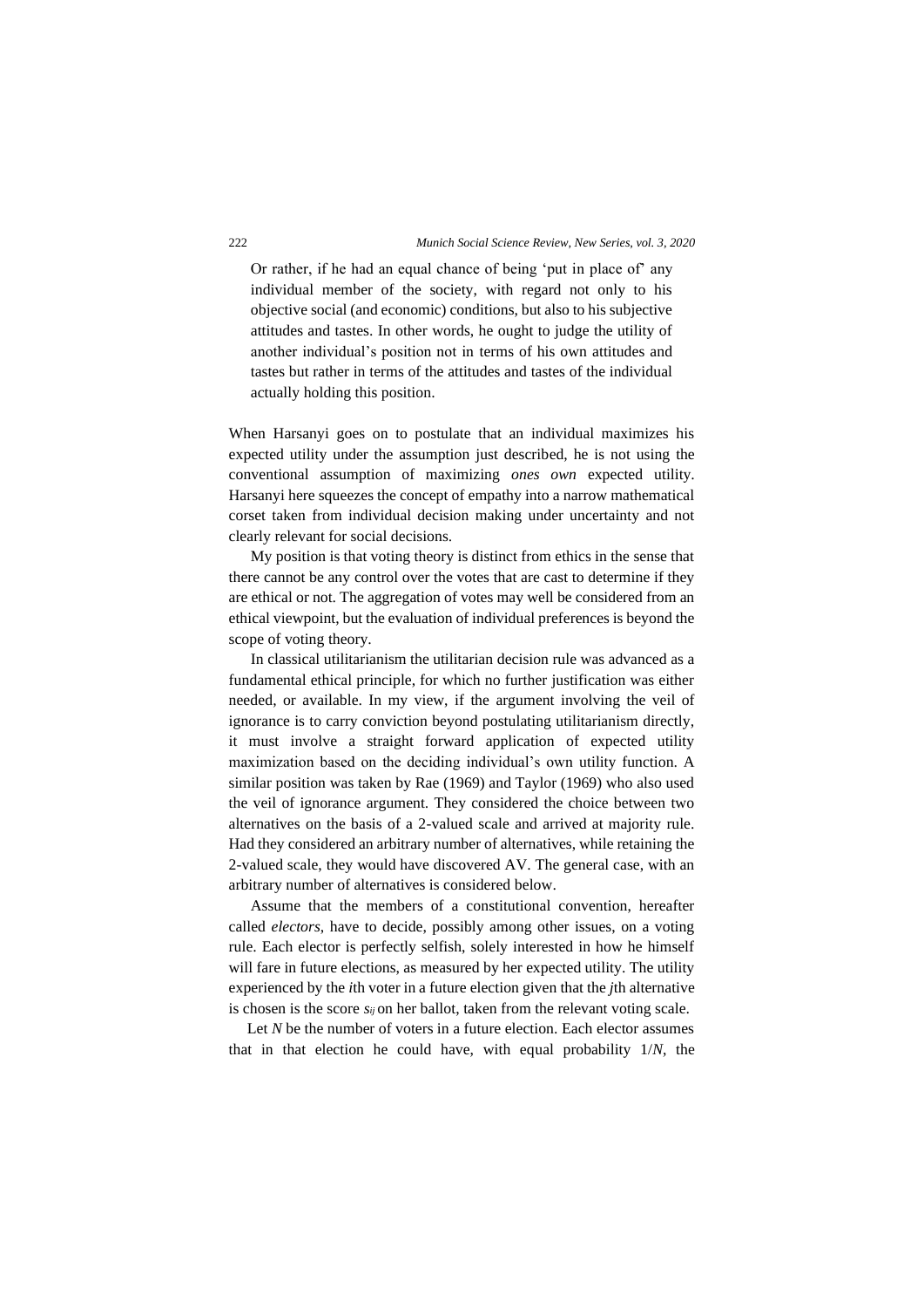preferences of any voter. If the *j*th alternative wins, the expected utility of this outcome to the elector is  $\frac{1}{N} \sum_i s_{ij}$ , the average utility of the *j*th outcome. Let *h* be the alternative that maximizes this expression. Then,

$$
\frac{1}{N}\sum_i s_{ih} = \max(j) \frac{1}{N}\sum_i s_{ij}
$$

Alternative *h* that maximizes the electors expected utility is by definition the UV winner. This argument holds with regard to *any* election in which the elector may participate at some future time. UV is the election method that a rational utility maximizing elector would prefer. If all electors are expected utility maximizers and are able to understand the consequences of their choice, *they will unanimously choose UV*. 11

Implicit in this argumentation is not Harsanyi's assumption of an elector's serial *identity* with all voters of a future election, but rather an assumption of *similarity of tastes, or values* among the members of a society. If in a future election, alternative *a* gets twice as many votes as alternative *b*, then by assumption, the elector will be twice as likely to vote for *a* than for *b*. A similarity of tastes and values may be regarded as a defining characteristic of a *society*, as distinct from a random collection of individuals.

This derivation, based on self interest only, clearly differs from the previous section where the utilitarian rule was simply postulated as a fundamental ethical principle. The argument involving the veil of ignorance is also distinct from Harsanyi's axiomatic derivation of a utilitarian SWF.

That derivation gave rise to a literature that focuses on the intermingling of differences in tastes and differences in beliefs in shaping the differences in individual choices.<sup>12</sup> It would be interesting to have an analysis along these lines of the choice from behind the veil of ignorance.

The connection between choice under uncertainty and voting that is provided by the conception of voting behind a veil of ignorance can be extended to the analysis of other voting procedures as well. The minimax rule of decision theory corresponds to anti-plurality voting in which the alternative with the fewest negative votes is chosen. PV corresponds to a

<sup>&</sup>lt;sup>11</sup>It has been objected that deciding on a voting rule by means of a vote is circular. Since, under the assumptions made, the decision on a voting rule is made unanimously, there is no circularity. The choice would be the same no matter which voting rule is used at the constitutional level.

<sup>&</sup>lt;sup>12</sup> A recent contribution is Gilboa et al. (2004).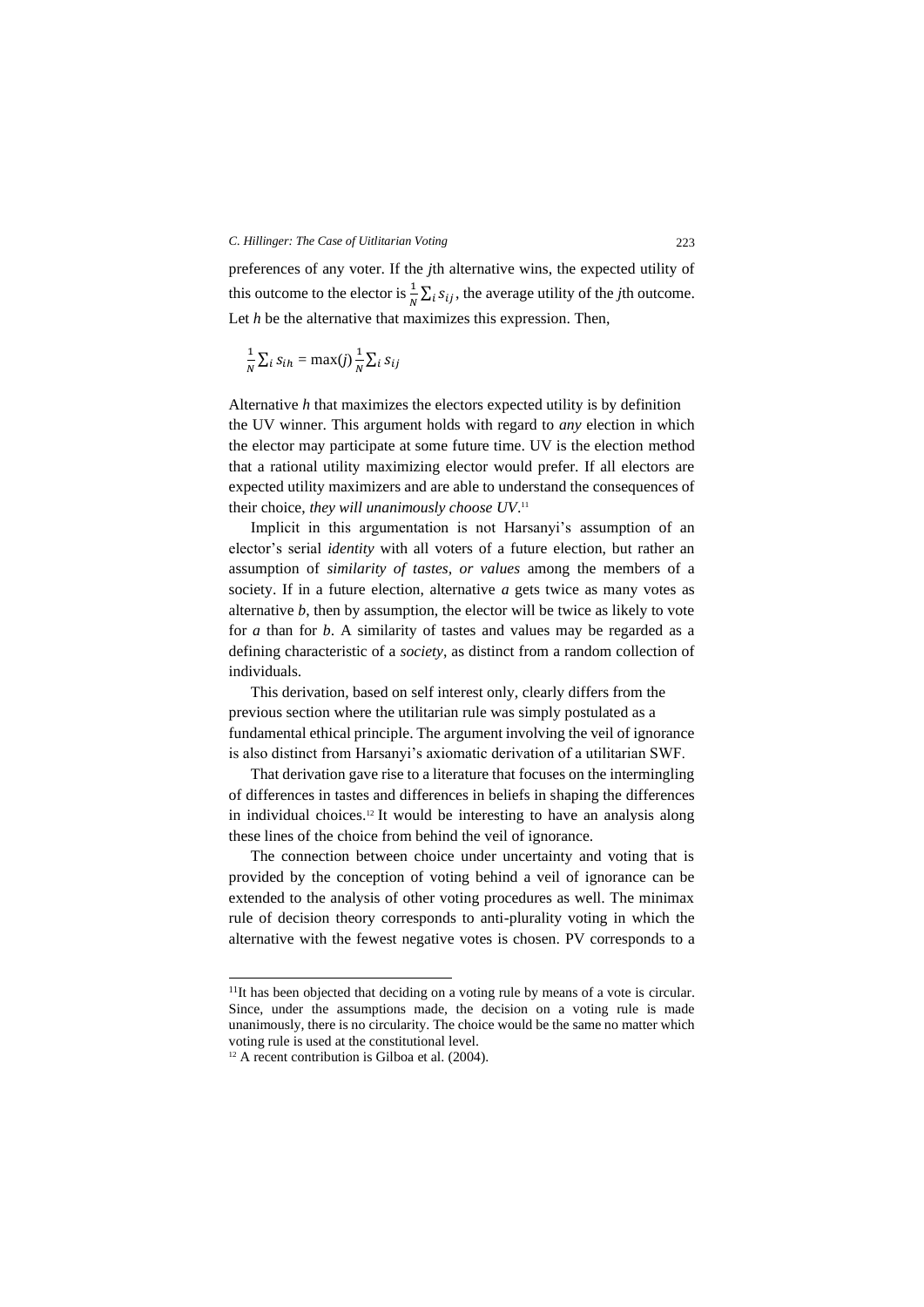maximax rule of maximizing the probability of the largest gain, regardless of risk. This would appear to be another major flaw of PV.

# **11. Axiomatic derivations of UV**

In this section I discuss two axiomatic systems that can be easily applied to UV. May (1952) postulated four conditions to derive MR for the case of two alternatives.<sup>13</sup> I reformulate these slightly so that they can be related to UV, which satisfied them easily. The following subsection considers a set of conditions due to d'Aspremont and Gevers (1977) that is necessary and sufficient to establish a utilitarian SWF.

# 11.1 *May's conditions*

*Decisiveness* The voting rule produces a definite outcome for any pattern of individual preferences.

*Anonymity:* The outcome depends only on the votes cast, and not on which voter cast which vote.

*Neutrality* If in a vote  $s_k \geq s_j$  and  $s_h = s_k$ , then  $s_h \geq s_j$ .

*Positive responsiveness* If a voter increases his score for some alternative, then the outcome for that alternative cannot be worse. That these conditions are satisfied by UV is trivial; I have not been able to extend May's proof of sufficiency from MR to the case of UV.

# 11.2 *The conditions of d'Aspremont and Gevers*

d'Aspremont and Gevers (1977) presented a set of conditions that are necessary and sufficient for a cardinal SWF.<sup>14</sup> I reinterpret these to fit the assumption that preferences are expressed as scores on a ballot. There is some overlap between these conditions and those of May.

*Universal domain* This is the same as May's decisiveness.

<sup>&</sup>lt;sup>13</sup> An exposition of May's result can also be found in Mueller (2003: 133–136). 14Sen (1986: 1125) also discusses the result.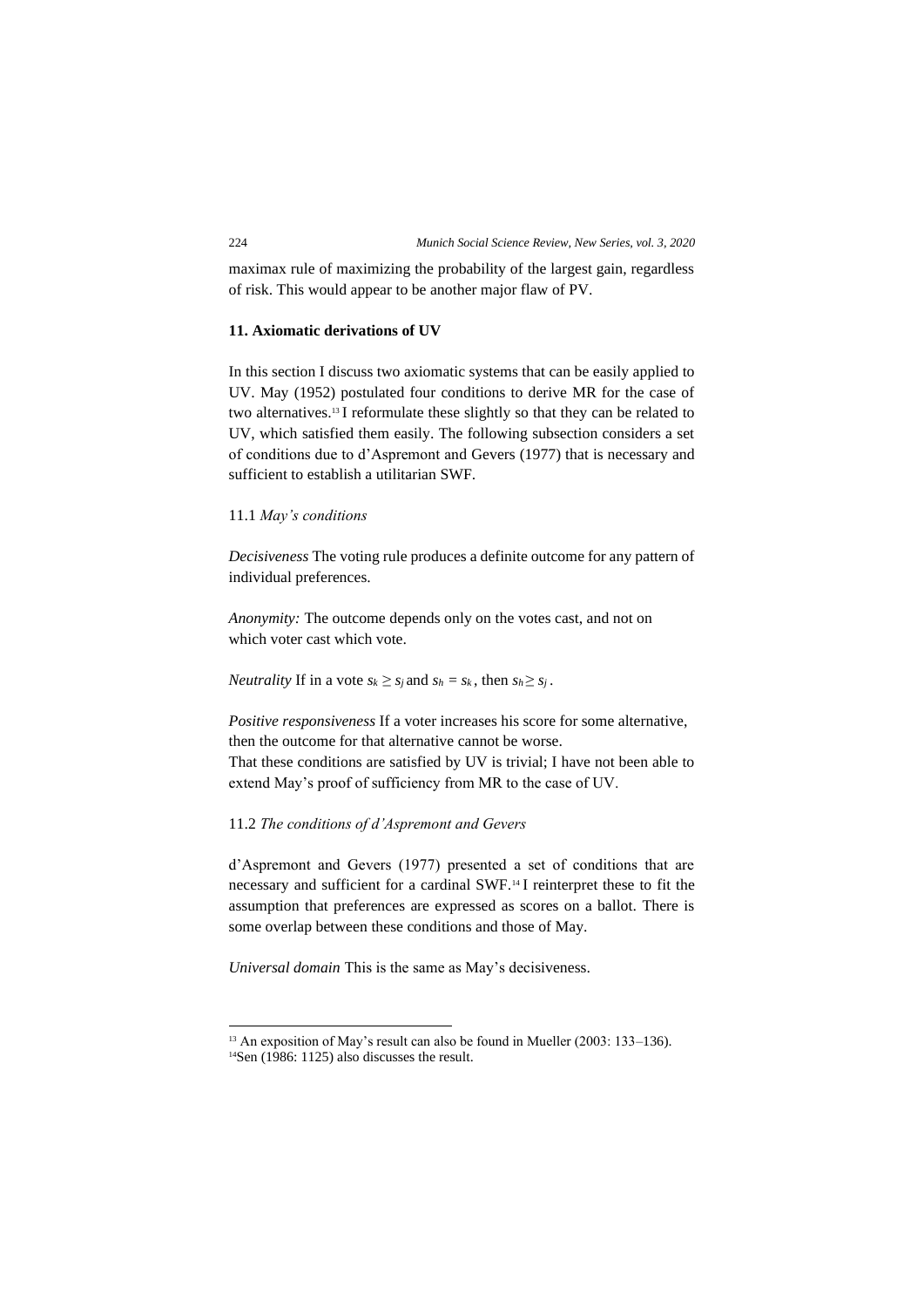*Independence of irrelevant alternatives* The choice from any subset of alternatives is independent of the preferences over alternatives outside that subset.

*Unanimity* If each voter gives a higher score to alternative *a*, than to alternative *b*, then a must be socially preferred to *b*.

*Anonymity* Any permutation of ballots among voters leaves the result unchanged.

*Positive linear transformation (PLT)* A transformation of individual utilities of the form  $a_i + bu_i$ ,  $b > 0$ , where *b* is identical over all voters, does not change the outcome.

D'Aspremont and Grevers demonstrate that in their formulation these assumptions imply a utilitarian SWF of the form  $w = \sum u_i$ . Instead of PLT, Iassume Condition VS. This assumption is stronger than PLT, since now  $a_i = a, \forall i$ .

Given the five assumptions, the utilitarian SWF is simply UV, since the individual utilities are in this case the scores assigned by voters to the alternatives. That UV satisfies all conditions is easily checked. I omit the proof of necessity, given by d'Aspremont and Grevers for the more general case based on PLT.

### **12. PV and alternatives under sincere voting**

The choice of one out of several alternatives may depend not only on how good the chosen alternative is, but also on how bad the others are. The alternatives to UV are the traditional voting methods. Their flaws have been much discussed in the literature and the search for superior alternatives has been a principal motivation of voting theory. The flaws are of two kinds: The first occurs when voters cast sincere votes, expressing their true preferences as well as they can be expressed under a given voting system. The second involves strategic voting when voters deliberately cast votes that do not reflect their true preferences. This is the subject of the next section. In the following I will first sharpen the criticism of PV under sincere voting and then consider the alternatives.

How can a possible outcome of a voting system be evaluated? The theory of this paper suggests that the best outcome is the candidate who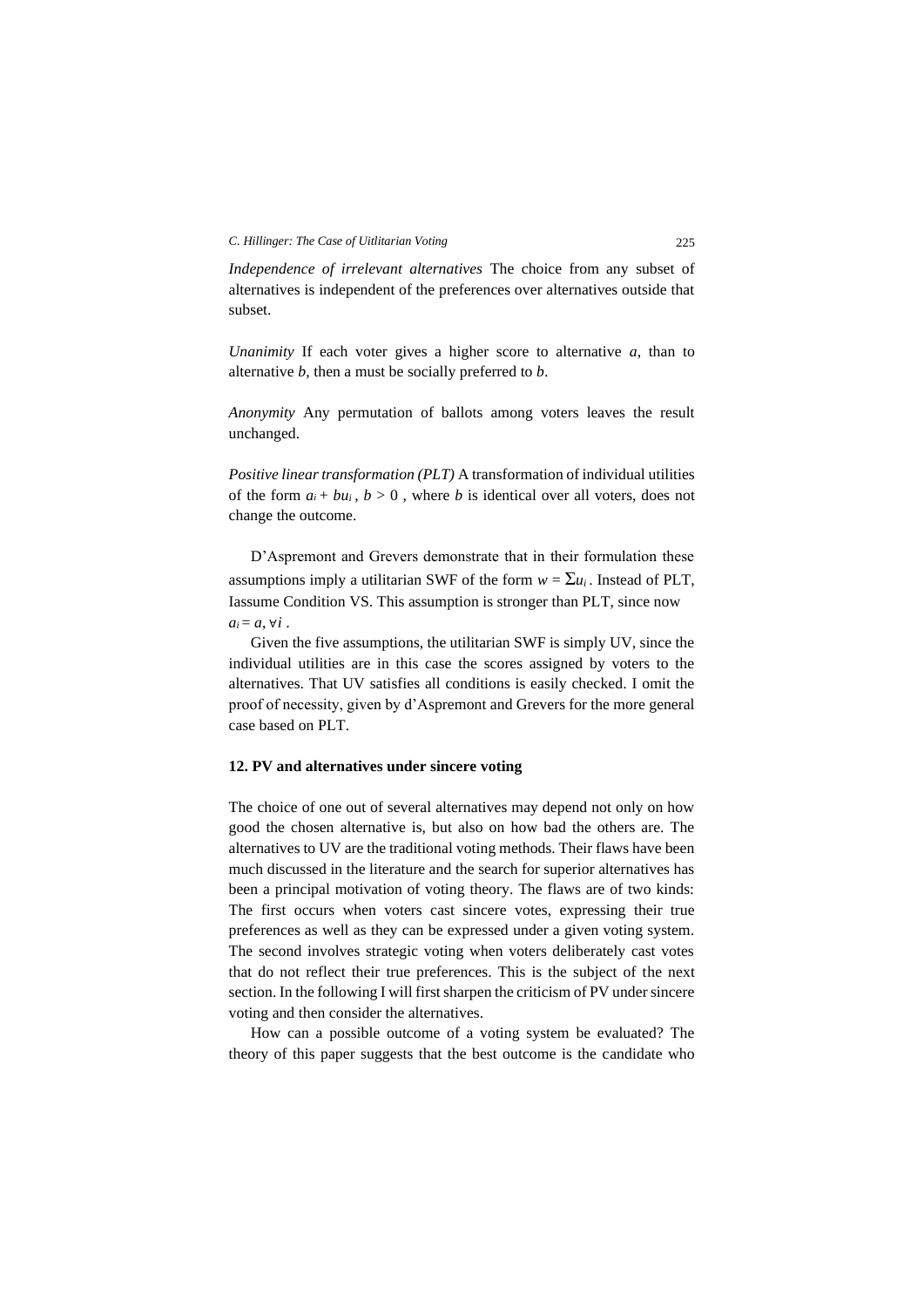would win a utilitarian vote (utilitarian winner), the worst is the candidate getting the worst score in a utilitarian vote (utilitarian loser). The Condorcet criterion (CC) is the one most often used in the literature. The best candidate here is the Condorcet winner, who wins all binary contests; the worst is the Condorcet loser, who loses all binary contests. Neither a Condorcet winner, nor a Condorcet loser, always exists. In the following example, under PV, the Condorcet winner exists and is identical with the utilitarian winner; the Condorcet loser also exists and is identical with the utilitarian loser. For the purpose of evaluation I use the following definition:

*A 'best' candidate is one who wins under both UV and CC and a 'worst' candidate is one who loses under both UV and CC.*

# 12.1 *The flaw of PV*

Under PV the best candidate may receive the fewest votes and the worst candidate the most votes. The statement is illustrated by the following example:

| Preference    | abc | cba   | bca   |
|---------------|-----|-------|-------|
| No. of Voters |     |       |       |
| EV Score      |     | $-1.$ | $-1.$ |

The first row of the table shows the preference orderings of three groups of voters, the second their number. The third row shows the utilitarian vote of each group on the three-valued EV scale. These scores always relate to the *abc* ordering.

The results of pair wise contests are: *ba* (50/35), *ca* (50/35), *bc* (55/30), so that *b* always wins, *a* always looses. The aggregate score for the EV vote is  $(-15, 20, -5)$  so that again *b* is the winner, *a* the loser. In a PV election, the total scores are  $(35, 20, 30)$  so that  $a$ , the worst candidate wins, the best candidate, *b* receives the smallest number of votes.

PV is a very undesirable voting system even in the absence of such an extreme result. The general problem is that it often leads to the election of a minority candidate, defined as one supported by few and opposed by many voters. Various examples of such pathological outcomes are given by Brams and Fishburn (1983). Tabarrok and Spector (1999) argue that Lincoln was a minority candidate.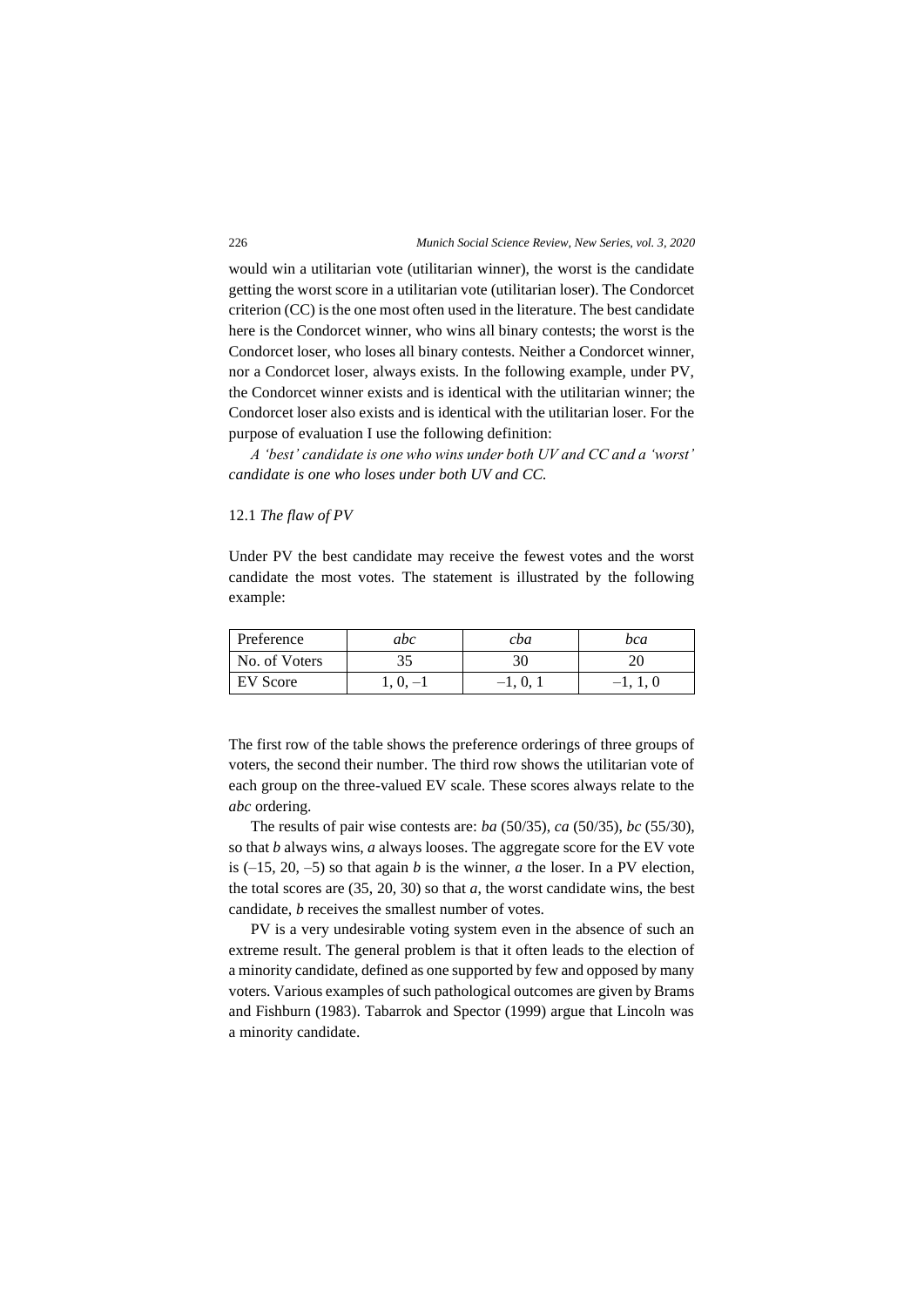My interest in the subject was aroused by thinking about the US presidential elections in 1952 and 1956. The Democratic candidate in both elections was Adlai Stevenson, an intellectual with a sharp self-deprecating wit, the darling of the college crowd and rather disliked by the American mainstream. In the primaries Stevenson was opposed by bland mainstream candidates. Stevenson was elected because the mainstream vote was divided among his opponents. No Democratic candidate could have won against 'Ike' in these elections, but the fact remains that the Democrats probably chose their weakest candidate.

PV elections that result in undesirable outcomes are of two types: the first is illustrated by US presidential primaries with many candidates, the second by US presidential elections when there is a third-party candidate. A recent example is the candidacy of Ralph Nader in the presidential election of 2000. Most Nader supporters would probably have voted for Gore rather than Bush. In this very close and contested election, in which Gore actually received more popular votes than Bush, Nader's candidacy probably tilted the scale in Bush's favor. It is typical of such elections that the third-party candidate takes votes away from the candidate that he is ideologically closest to and perversely favors the election of the candidate that he and his supporters most oppose.

The motivation of formal voting theory has always been to find a voting rule that is superior to PV. First steps along such a road were taken by Borda and Condorcet.<sup>15</sup> <sup>14</sup>Their proposals are rarely implemented, never in general elections, and this for good reasons. The BC requires the voters to evaluate all alternatives on a rigid scale that may not correspond with their actual preferences. Specifically, indifference is ruled out. Condorcet proposed many different voting methods and was never quite satisfied with any. I discuss here only his method of pair wise comparisons that will produce a Condorcet winner and a Condorcet loser if these exist; otherwise a cycle. Apart from the fact that, as Condorcet realized, a Condorcet winner may not exist, the method is also impractical for conducting an election. Suppose there are 6 candidates, which is a reasonable number. Then the number of required pair wise comparisons is  $6! = 720$ .

The most prominent attempts at avoiding, or at least ameliorating, the defects of single stage voting systems are multiple stage voting systems. The most popular is plurality voting with a runoff (PVR) in which the two

<sup>&</sup>lt;sup>15</sup> For a discussion and original sources, see McLean and Urken (1995).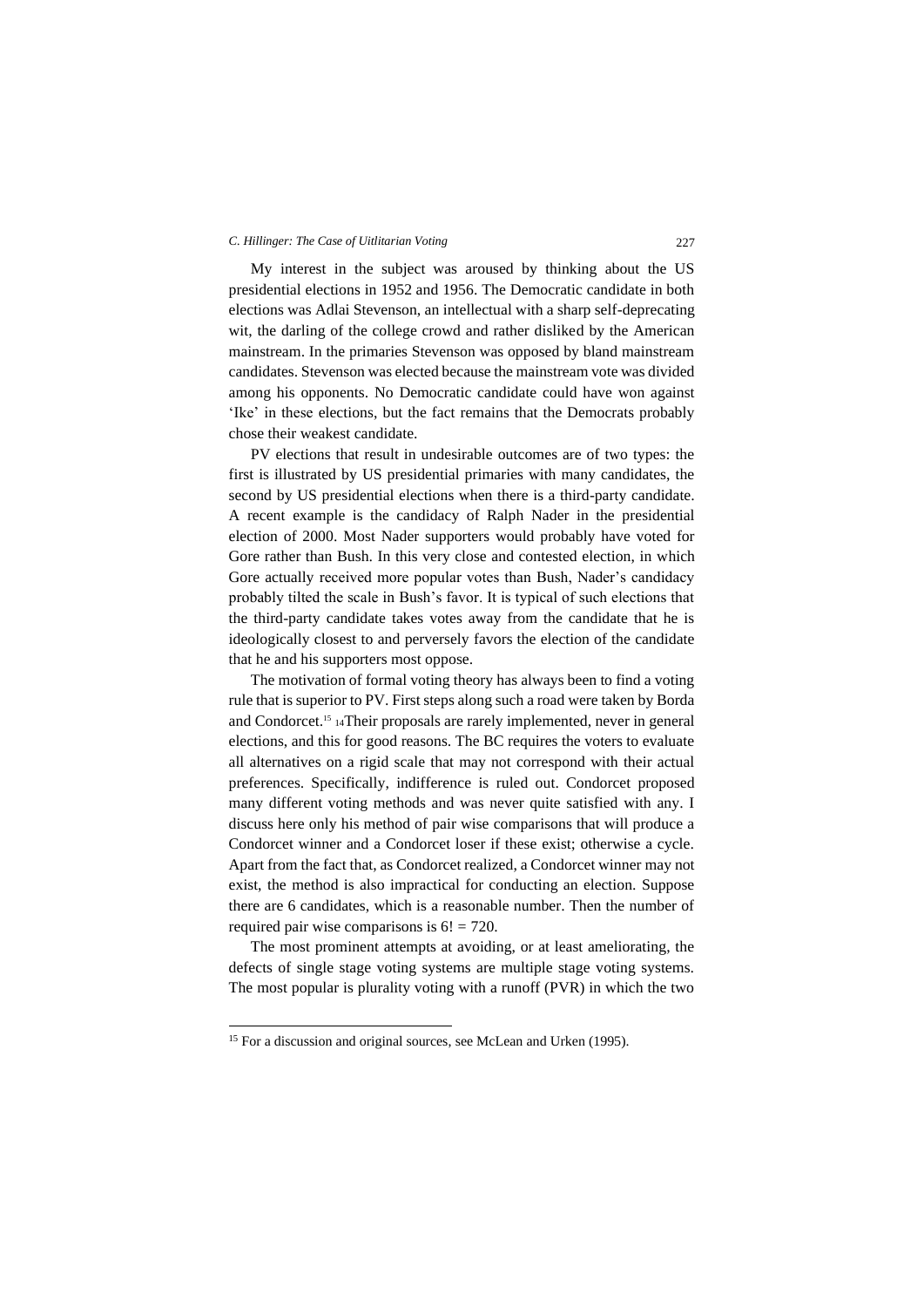candidates with the most votes face each other. Another method, widely practiced in the English-speaking world is the Hare system, or single transferable vote (STV). Originally it was proposed for elections in which several candidates from a single district are to be elected to an assembly; only the case where a single candidate is to be elected will be discussed here. Each round of STV is a PV leading either to the election of a majority candidate, or the elimination of the candidate with the fewest votes. The election stops when there is a majority winner. A computerized version of STV, called instant transferable vote (ITV), has been gaining in the U.S. Here voters state the order of their first three preferences, with successive rounds of voting being simulated on the computer.

Under all voting systems mentioned above the 'best' candidate may be eliminated in the first round. In subsequent rounds popular candidates may be eliminated in favor of less popular ones, as defined by the Condorcet criterion.

All multi-stage voting systems suffer from the 'monotonicity' paradox. This means that, if in any round voters shift towards some candidate, this may cause him to lose an election he would otherwise win. The reason is that the shift will generally change who is eliminated in that round. Let *a* be the candidate gaining votes, *b* the candidate eliminated in that round and *c*  the candidate who would have been eliminated had the shift in votes not taken place. It may be that *a* could have reached the final round and beaten *c* to win the election, but that he will lose in the alternate scenario.<sup>16</sup>

The principal voting methods discussed in main stream voting theory are all seen to be deeply flawed under sincere voting. As might be guessed, the situation does not improve under strategic voting.

# **13. PV and alternatives under strategic voting**

# 13.1 *The Existing literature on Strategic Voting*

There is no doubt that strategic voting exists. For example, under PV it is common for a voter to vote for the most preferred candidate in the set of those he believes have a realistic chance to win, not for the most preferred in the entire set. What is much less clear is how the problem should be

<sup>&</sup>lt;sup>16</sup> Brams and Fishburn (1983a, Section 8.6) discuss the monotonicity paradox; further pathologies in relation to STV are discussed in Brams and Fishburn (1983b).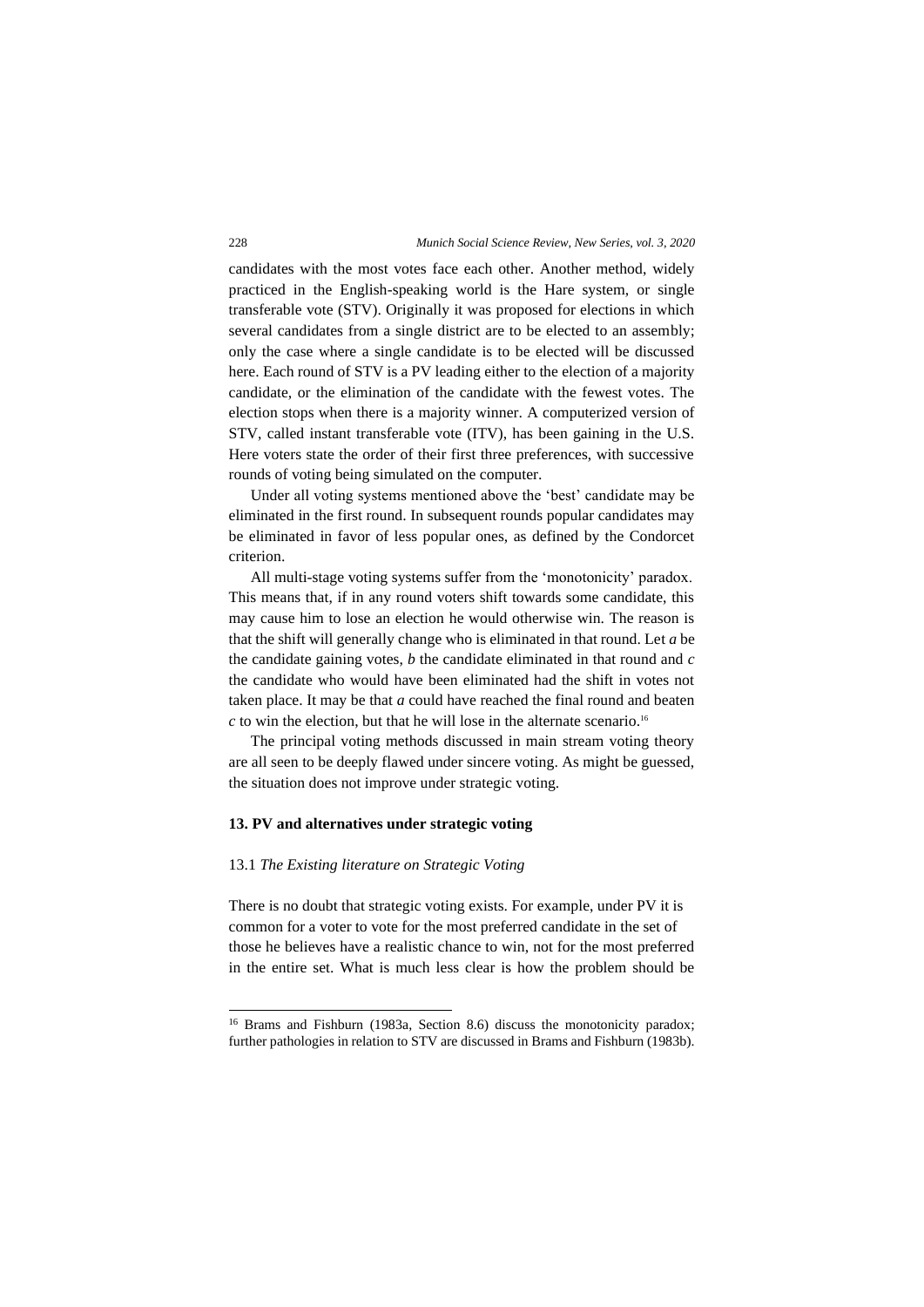analyzed. In the modern mainstream of voting theory a game theoretic model is used. The voter is assumed to maximize the chance of casting a 'decisive' vote, i.e., one that actually changes the outcome. This is entirely implausible. The chance of being decisive in a general election is indistinguishable from zero. The vast majority of the electorate has no knowledge of game theory, most have probably never heard of it.

The vast empirical literature on voting does not even consider the game theoretic model. Merrill and Grofman (1999), in their extensive analysis deal with strategic behavior of parties and candidates, but not of voters. They find that the principal determinants of voter behavior are: party affiliation; proximity of own policy views to party platform; approval of the direction in which a candidate proposes to take his part. Brennan and Lomasky (1993) propose an 'expressive' theory of voting according to which the act of voting has an intrinsic value independently of the outcome. Regarding strategic voting they write (on p. 121) that it "…is intellectually of interest but not, as far as we know, enormously significant empirically."

# 13.2 *A tentative analysis of strategic voting*

The above survey indicates that there is little by way of reliable knowledge concerning strategic voting. My position is intermediate been that of the theorists and that of the empiricists: strategic voting is clearly of some significance; just how much can only be determined by future empirical research.

I want to change the focus somewhat. What really matters is not strategic voting per se, but rather the amount of preference distortion that may occur with or without strategic voting. Preference distortion occurs even under sincere voting with RESV. This is the argument for UV under sincere voting.

RESV and UV are also fundamentally different under strategic voting. Under RESV the preference distortion is extreme. If a voter chooses to vote for a candidate who is not his favorite, he cannot give the top score to his favorite. Under PV the distortion is extreme in that the favored candidate now gets the same zero score as the most disliked. Under BR the distortion is milder: when, for strategic reasons a candidate is moved to first place, then all that were ranked above him are moved one place back from the sincere ranking. In each case, the result is a consequence of the fact that the voter is not allowed to evaluate the candidates independently. Under UV, if a candidate is given the maximal score for strategic reasons, the voter can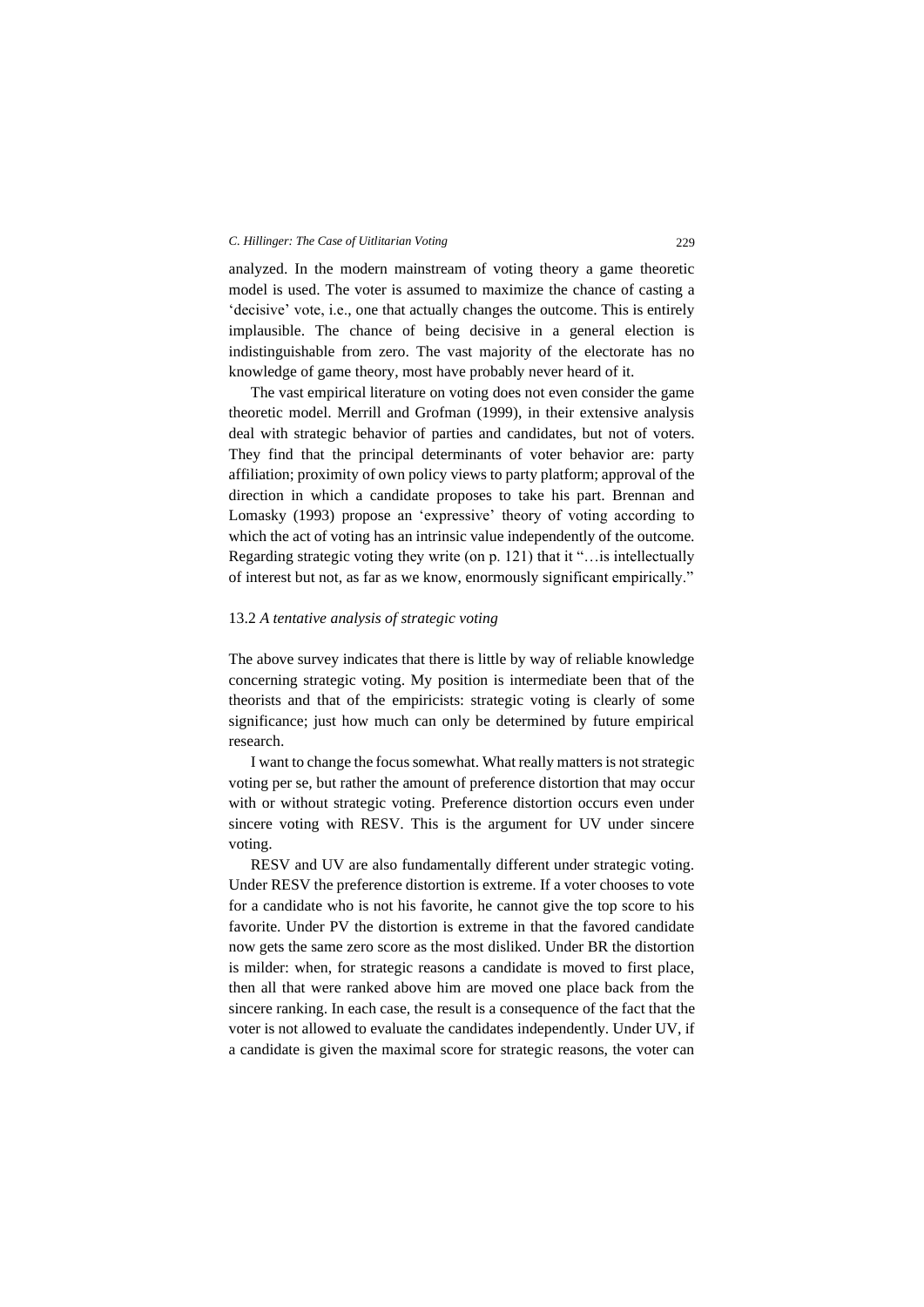still give that score also to all candidates whom he ranks higher. He not only can, he should! It is more sincere and if it has any effect at all, it will have contributed to the win of a candidate more preferred by the voter than his strategic choice.

I conclude that UV is equally superior to RESV under both strategic and sincere voting.

# **14. Which UV rule?**

A decision for UV leaves open the precise scale to be used. I believe that this choice should be regarded as a pragmatic issue to be decided by experimenting with the principal scales that have been proposed. Nevertheless, I offer my thoughts on this subject here by reviewing the principal choices.

*AV:* Extensive justifications for AV were given by Brams and Fishburn (1983a) and more recently in by Weber (1995), as well as by Brams and Sanver (2006). Brams and Fishburn (2005) discuss their efforts at getting AV adopted, as well as attempting an evaluation of AV in those instances where it was used.

At the core of the arguments presented is the assumption that preferences are *dichotomous*. This means that the voter puts each of the alternatives facing him into one of two classes: those of whom he approves and those of whom he disapproves. If this assumption is correct, the AV is the simplest and best voting rule.

I am skeptical regarding the assumption of dichotomous preferences. It is a common experience that in addition to feeling positive or negative about candidates or issues, we may also feel neutral. The examples of common scales for aggregating judgments given in Section 8 typically use a scale with 5 or 6 values. These examples may involve more information than a voter has in a general election; but they do suggest that a two-valued scale may be too narrow. A psychological shortcoming of AV is that it does not allow voters the satisfaction of explicitly voting against a disliked candidate, or issue.

*RV:* Here the intent is clearly to allow voters a wide choice of possible scores in a given range. Smith (2000), the principal theoretical paper advocating RV, assumes that the score can be any number in the interval (0, 1). However, in an empirical study of RV, Smith, Quintal and Greene (2005)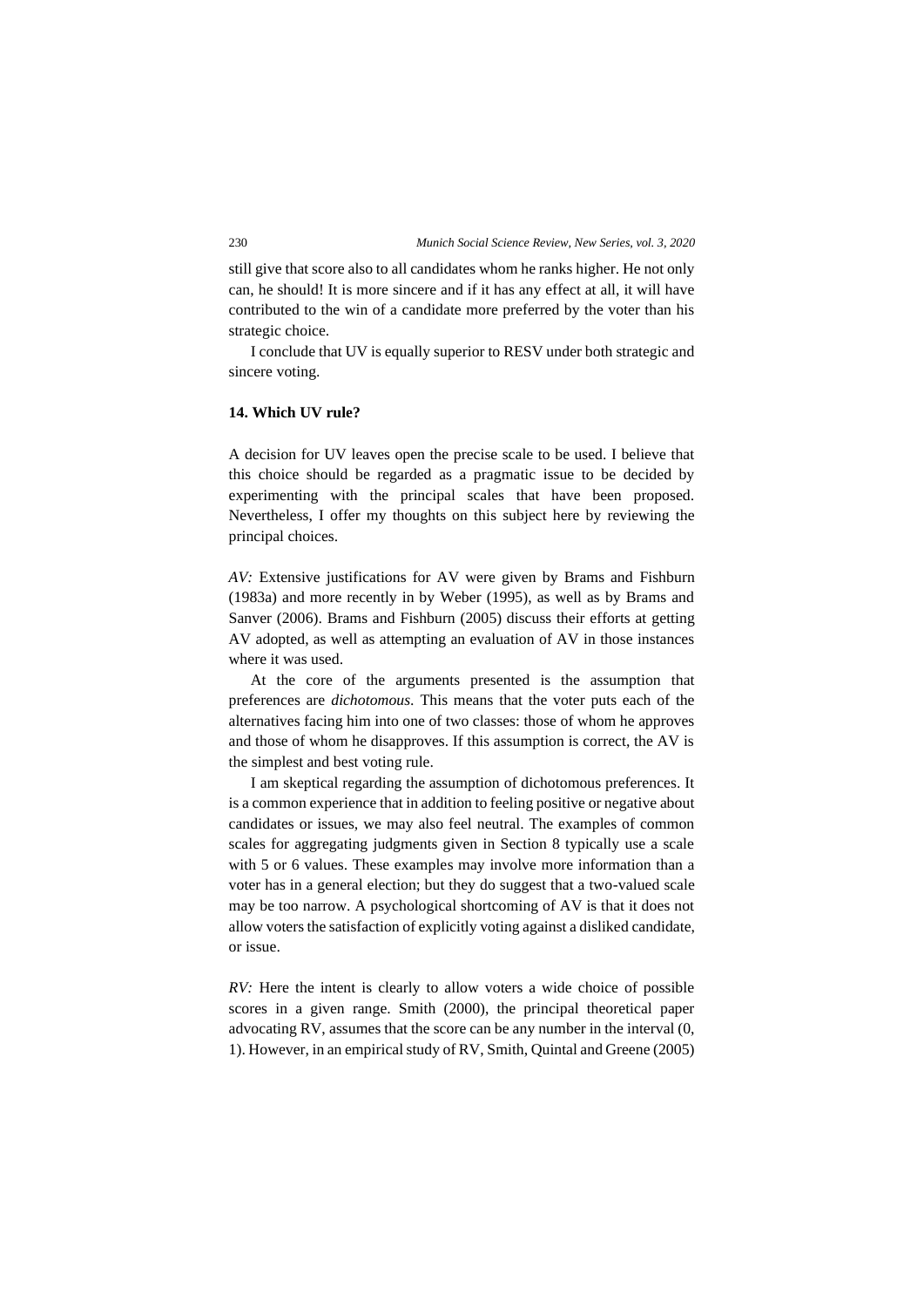used the interval (0, 100). No explanation of the change was given, but it does seem more practicable to deal with whole numbers than with decimals. Following the 2004 US presidential election, the authors' conducted an exit poll by asking 122 respondents for the RV scores of 7 major and minor party candidates. From their analysis of the responses, they tried to determine among other things an optimal scale. From the fact that some voters used numbers that were multiples of 5, but not of ten, they conclude that a scale with 20 values is desired by voters. This is not convincing, since these numbers may have been 25, 50, 75, suggesting a 4-valued scale. Also, I feel that experiments with different scales are needed, rather than trying to infer the optimal scale from votes on the 100-point scale.

The paper has some interesting findings that should be explored further. The mean scores of the major candidates where rather close to the scores of the same candidates on an AV scale that was also tested. This raises the issue of how much difference a more differentiated scale actually makes to the outcome. Only a minority utilized the full range of the scale, suggesting that the majority voted sincerely, rather than strategically.

*EV:* Felsenthal (1989) analyzed this method as a combination of approval and disapproval voting. He concluded that with strategic voting in a small group EV reduces to AV. I proposed EV in Hillinger (2004a, 2004b) EV is intermediate between AV and RV. My motivation for advocating EV has been twofold. I feel that the 2-valued range of AV voting is not discriminating enough and that voters desire the emotional satisfaction of being able to directly vote against as well as for a candidate. I also feel that compared to the examples in Section 8 that use a 5, or 6-point scale, voters are generally less informed and hence less able to discriminate.

Direct evidence on this issue is provided by voting in committees. Here the voting generally proceeds issue by issue, or amendment by amendment. Members are asked to vote for, against, or abstain. An abstention in a committee is not comparable to staying home in a general election because of lack of interest, or because the voter thinks that he will have no effect on the outcome. The committee member who abstains is physically present and knows that his vote can make a difference. He abstains because he is neutral, rather than positive or negative about the issue being voted on. The fact that a committee vote typically includes some abstentions indicates a willingness to utilize a 3-point scale.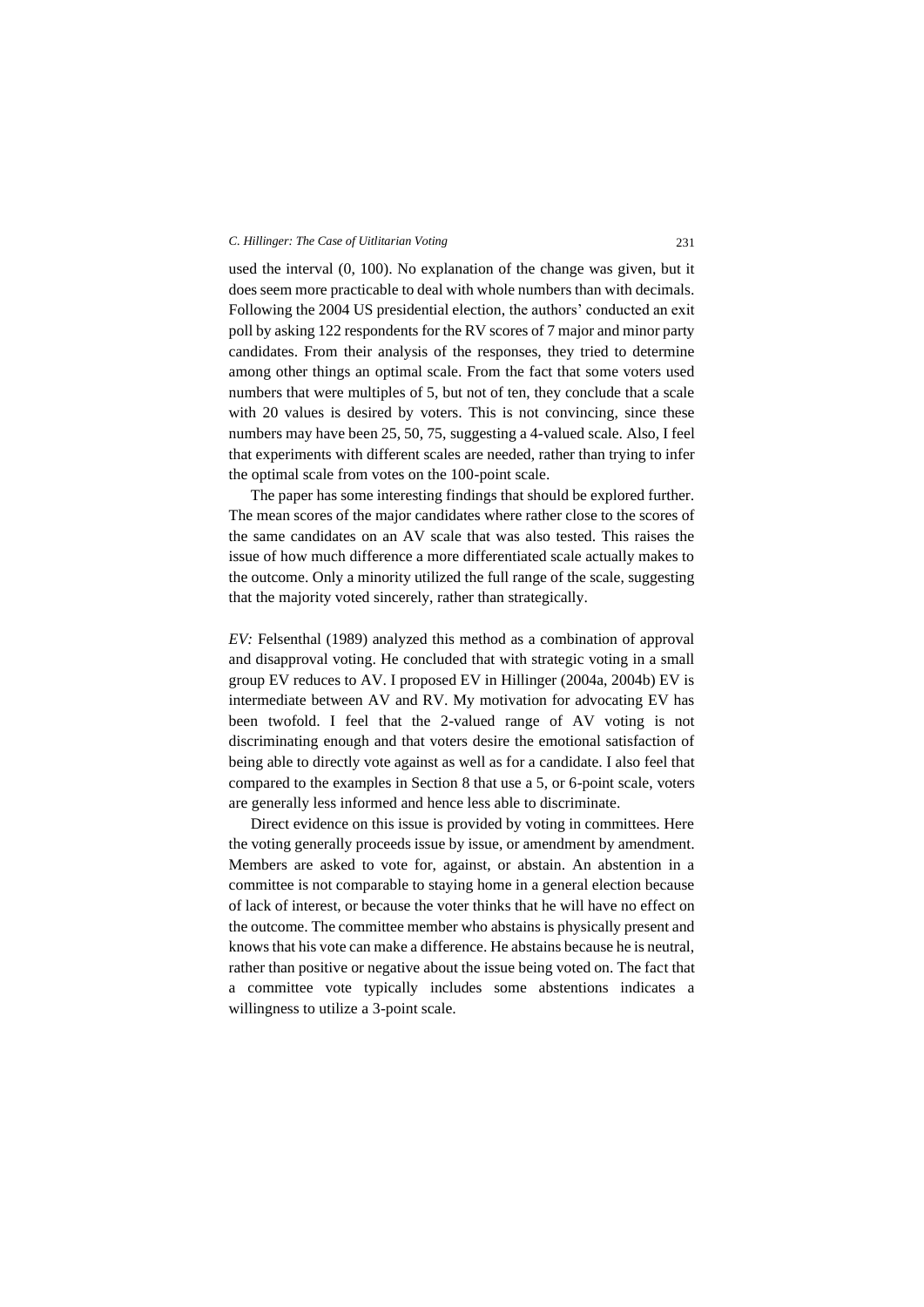# **15. Utilitarian voting in the Republic of Venice**

This section is based on the interesting article by Lines (1986), but has a somewhat different interpretation of the facts that she describes. Lines describes the electoral procedures used by the Venetian oligarchy to elect their dogi. They were in effect from 1268 to 1789, the last election before the conquest by Napoleon and thus in one of the longest lasting and successful republics of history. The total voting process was extremely complicated, involving many rounds of elimination, either by vote or by lot. The interpretation that suggests itself is that this was a design to make it impossible to predict the outcome and thus to avoid the wheeling and dealing by which parties usually try to influence the outcome. In the following I will discuss solely the voting procedures employed.

Lines, as reflected in her title, regards the voting procedures as AV. This is not quite correct. For one, she cites the historian Maranini to the effect that in some election three different balls could be cast into the urn, signifying favor, contrariness and doubt. In some elections, 'doubt' meant a need for more discussion and a postponement of the election. In other cases, the 'doubt' vote was simply not counted as the election proceeded. This is clearly EV rather than AV.

Even the probably more usual case, in which only two different balls, signifying 'yes', or 'no', were available is not equivalent to the contemporary definition of AV. Under AV, the voter actively selects the candidates of whom she approves and ignores the rest. Under the Venetian rules, a negative vote must actually be cast, just as a positive vote. More importantly, a negative vote had more weight than a positive vote. Two negative votes out of a total of nine constituted a veto.

The Venetian system was utilitarian in the sense that all available scores could always be used in relation to all candidates. It deviated from pure utilitarianism through the introduction of an element of veto power. In contrast to the risk maximizing PV, Venetians were risk averse. The proud500-year history of their republic confirms this as having been the right choice.

# **16. Conclusion**

The paper advances a number of positive arguments in favor of utilitarian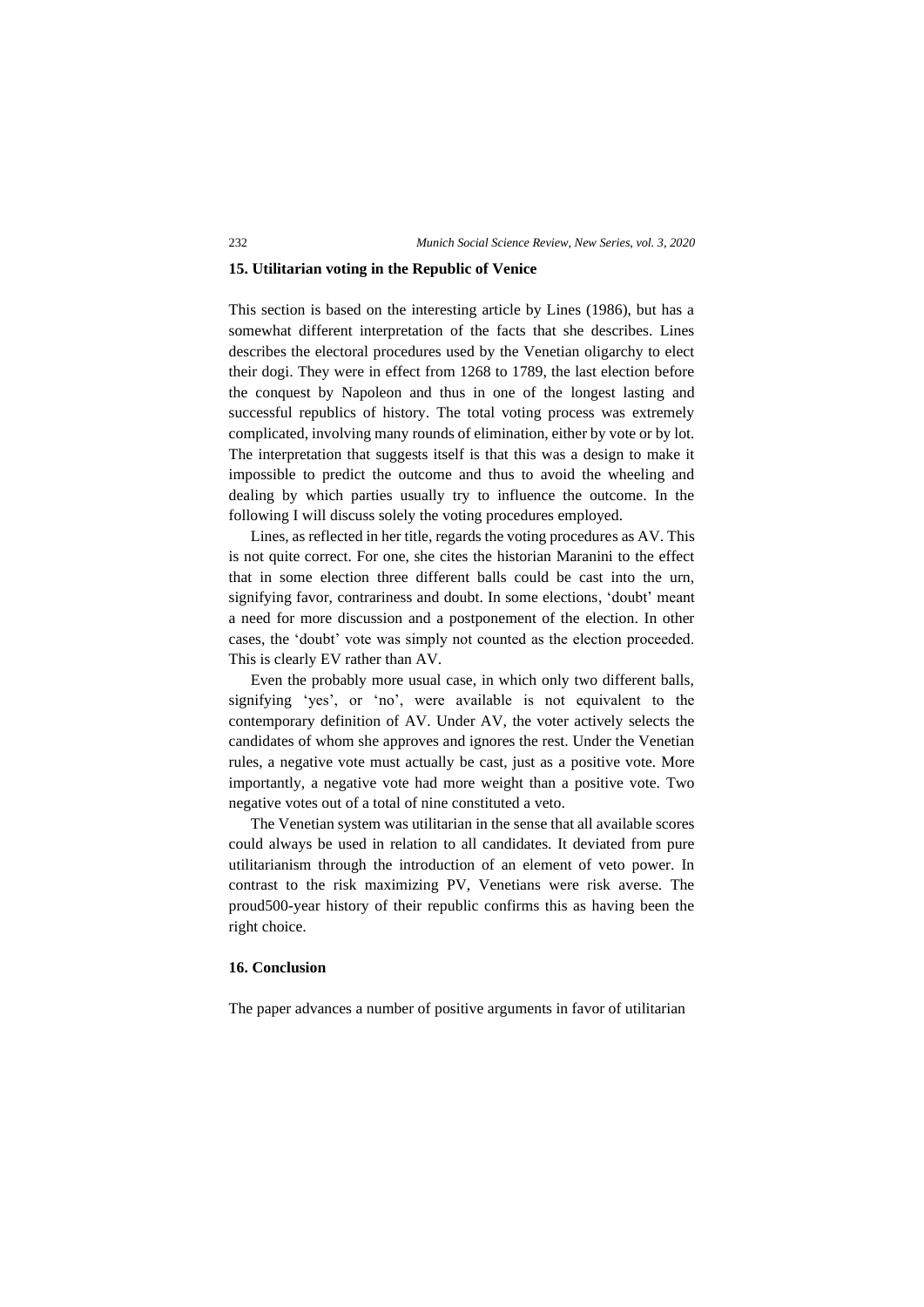voting. The most fundamental argument is the criterion of unrestricted consumer sovereignty. There is no justification for restricting voters' ability to evaluate alternatives by means of a given voting scale.

The criticism of PV is sharpened by showing that the it may elect the worst candidate under both the utilitarian and Condorcet criteria.

I believe that further progress on voting rules, particularly the selection of an appropriate scale, calls above all for empirical and experimental studies of voter behavior under different rules. In this connection it is interesting to note that the past several decades have seen the evolution of a substantial engineering literature on 'voting' by information processing machines and software. In contrast to the political theory of voting, this literature is largely empirical, examining the performance of different voting rules in practice. Contributors to this literature recognize that the problems that they deal with are similar to those encountered in political voting.<sup>17</sup> An influence from the empirical approach of the engineers on the political theory of voting would be salutary.

**Acknowledgements:** The original impetus for this paper came in a conversation with Manfred Holler who asked me to put my ideas about voting "on a sheet of paper." The number of pages actually required was substantially greater. Subsequently I produced a series of drafts in an effort at clarifying and extending my ideas. In this process I was greatly aided by Steven Brams who kindly and patiently gave me extensive comments. Different versions went through several rounds of refereeing. To all involved in this process go my thanks. The usual caveat applies.

# **References**

Arrow, K.J. (1951), *Social Choice and Individual Values*, John Wiley. 2nd edn. 1963, Yale University Press.

Brams, S.J. and Fishburn, P.C. (1983a), *Approval Voting*, Birkhauser.

- Brams, S.J. and Fishburn, P.C. (1983b), Paradoxes of preferential voting, *Mathematics Magazine* 56: 207–214.
- Brams, S.J. and Fishburn, P.C. (2005), Going from theory to practice: The mixed success of approval voting. *Social Choice and Welfare* 25: 457- 474*.*

<sup>&</sup>lt;sup>17</sup> For a review, see Parhami (2005).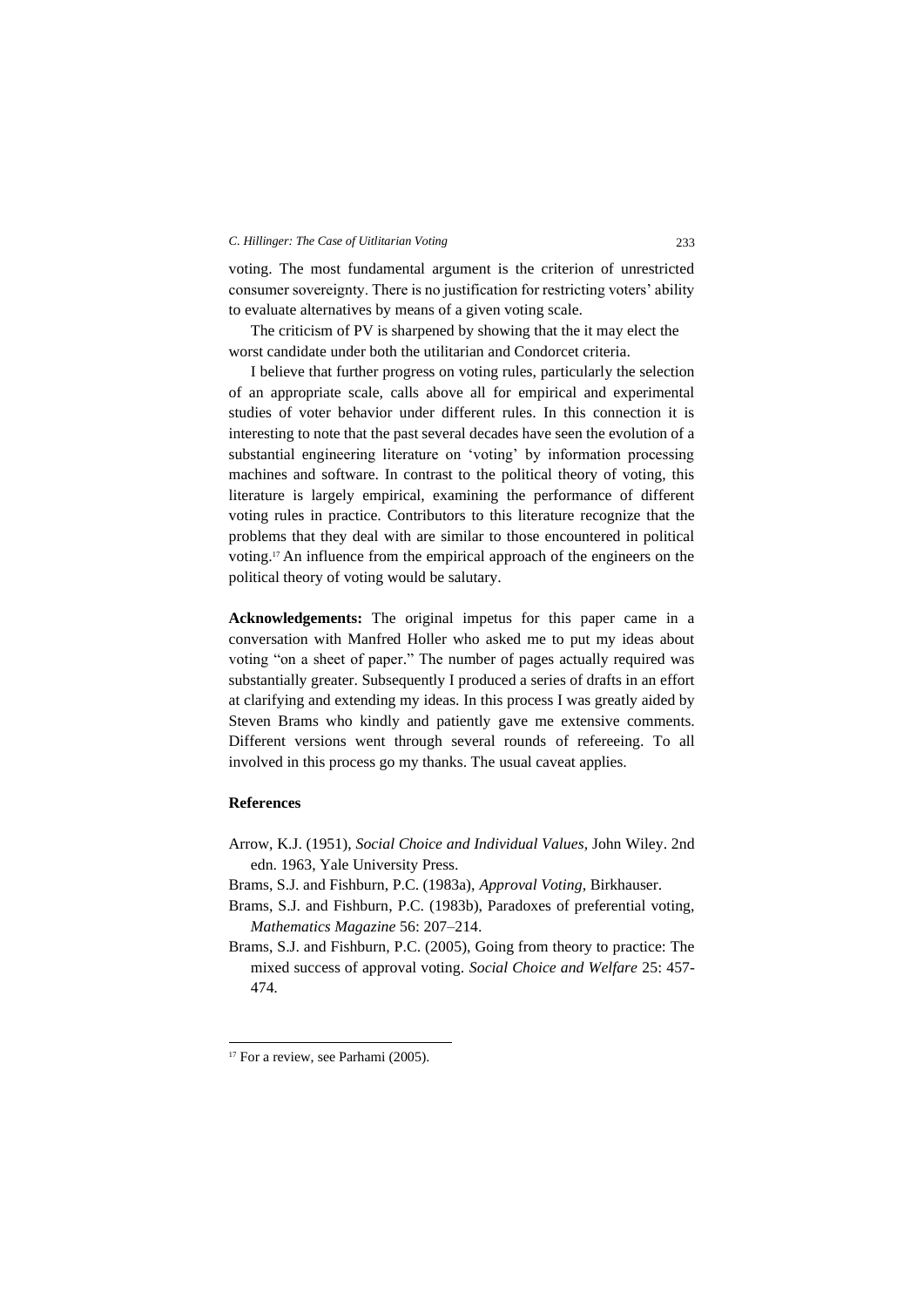- Brams, S.J. and Sanver, M.R. (2006), Critical Strategies Under Approval Voting: Who Gets Ruled In and Ruled Out? *Electoral Studies* 25: 287- 305.
- Brennan, G. and Lomansky, L. (1993), *Democracy and Decision: the Pure Theory of Electoral Preference*, Cambridge University Press.
- d'Aspremont, C. and Gevers, L. (1977), Equity and informational basis of collective choice, *Review of Economic Studies* 44: 199–210.
- Felsenthal, D. S. (1989), On combining approval with disapproval voting, *Behavioral Science* 34*:* 53–60*.*
- Gilboa, I., Samet, D. and Schmeidler, D. (2004), Utilitarian aggregation of beliefs and tastes, *Journal of Political Economy* 112: 932–938.
- Harsanyi, J.C. (1953), Cardinal utility in welfare economics and in the theory of risk taking, *Journal of Political Economy* 61: 434–435. Reprinted in Harsanyi (1976).
- Harsanyi, J.C. (1955), Cardinal welfare, individualistic ethics, and the interpersonal comparisons of utility, *Journal of Political Economy* 63: 309–321. Reprinted in: Harsanyi (1976).
- Harsanyi, J.C. (1976), *Essays on Ethics, Social Behavior, and Scientific Explanation*, D. Reidel.
- Hook, S. (ed.), (1967), *Human Values and Economic Policy: A Symposium*. New York University Press.
- Layard, R. (2005), *Happiness: Lessons from a New Science*, Penguin Books.
- Levin, J. and Nalebuff, B. (1995), An introduction to vote-counting schemes, *Journal of Economic Perspectives* 9: 3–26.
- Lines, M. (1986), Approval voting and strategic analysis: A Venetian example, *Theory and Decision* 20: 155–172.
- May, K.O. (1952), A set of independent, necessary and sufficient conditions for simple majority decision, *Econometrica* 20: 680–4.
- McLean, I. and Urken, A.B. (eds.), (1995), *Classics of Social Choice*, University of Michigan Press.
- Merrill III, S. and Grofman, B. (1999), *A Unified Theory of Voting*, Cambridge University Press.
- Mueller, D.C. (2003), *Public Choice III*, Cambridge University Press.
- Myrdal, G. (1969), O*bjectivity in Social Research,* Pantheon.
- Rawls, J. (1958), Justice as fairness, *Journal of Philosophy*, 67, 164–194. (1971), *A Theory of Justice*, Harvard University Press.
- Robbins, L. (1932), *An Essay on the Nature and Significance of Economic Science*, Macmillan. 3rd edn., 1984, New York University Press.